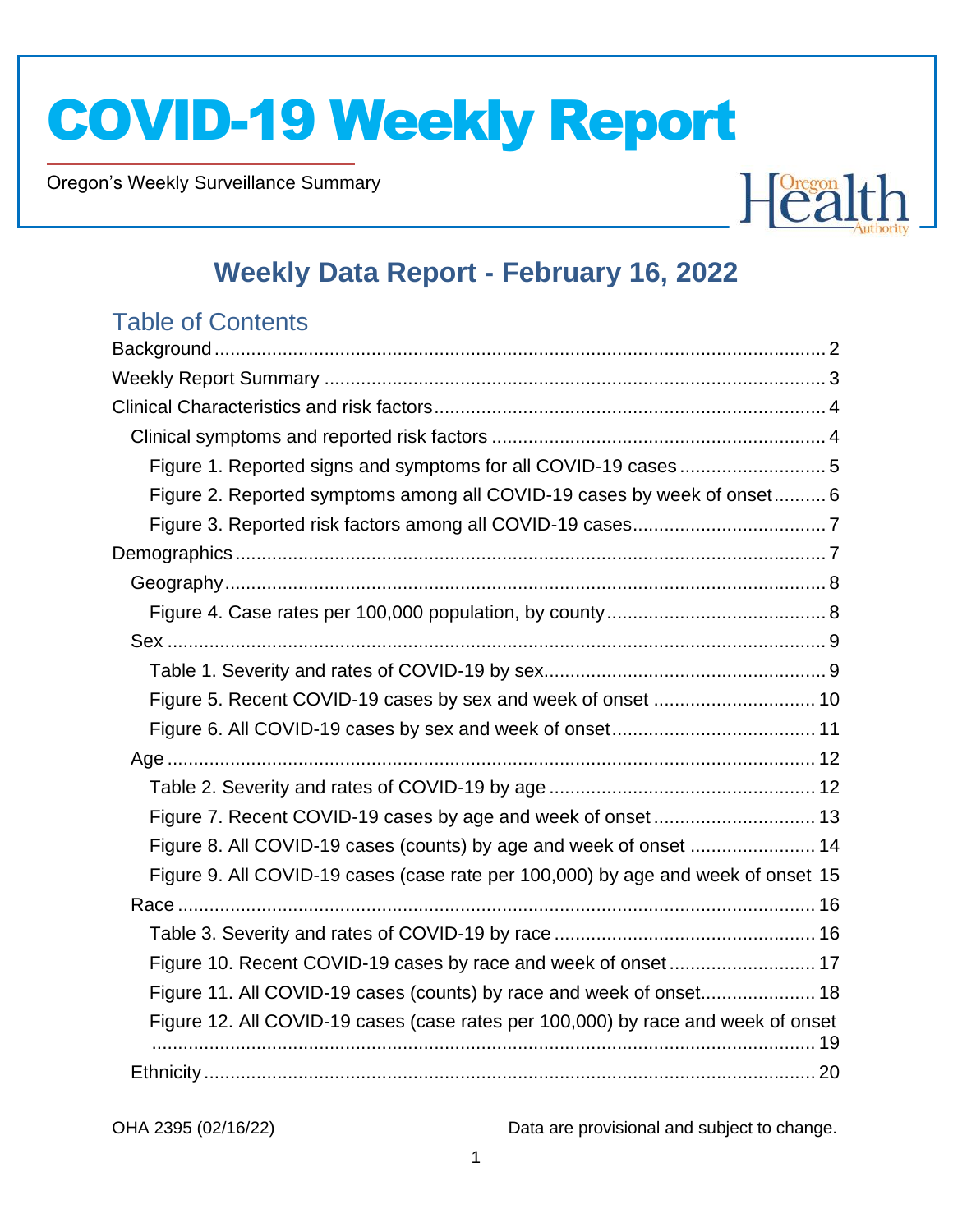Oregon's Weekly Surveillance Summary

Novel Coronavirus (COVID-19)



| Figure 14. All COVID-19 cases (counts) by ethnicity and week of onset  22            |  |
|--------------------------------------------------------------------------------------|--|
| Figure 15. All COVID-19 cases (case rates per 100,000) by ethnicity and week of      |  |
|                                                                                      |  |
| Table 5. Ratio of age-adjusted rates for cases, hospitalizations, and deaths by race |  |
| Table 6. Ratio of age-adjusted rates for cases, hospitalizations, and deaths by      |  |
|                                                                                      |  |
|                                                                                      |  |
|                                                                                      |  |
|                                                                                      |  |

## <span id="page-1-0"></span>**Background**

COVID-19 Weekly Report data will be finalized every Sunday at 11 p.m. PST, and the report will be published on Wednesday. Please note that the data reported here are continually being updated. For daily up-to-date information, visit the OHA COVID-19 web page: [https://govstatus.egov.com/OR-OHA-COVID-19.](https://govstatus.egov.com/OR-OHA-COVID-19)

As of 11 p.m. Sunday, February 13, there have been 679,241 cases of COVID-19 reported to the Oregon Health Authority. Of these, 21,559 (3.2%) are "presumptive" cases. This includes people with COVID-19-like symptoms and close contact with a confirmed case, but who did not have a confirmatory laboratory test, and people that self-report at-home tests to public health. Though not confirmed, presumptive cases are highly likely to have COVID-19, given their specific symptoms and known exposure or at-home positive test. If a case later tests positive at a lab, that case will be recategorized as confirmed. If a case tests positive at home, the case will remain presumptive.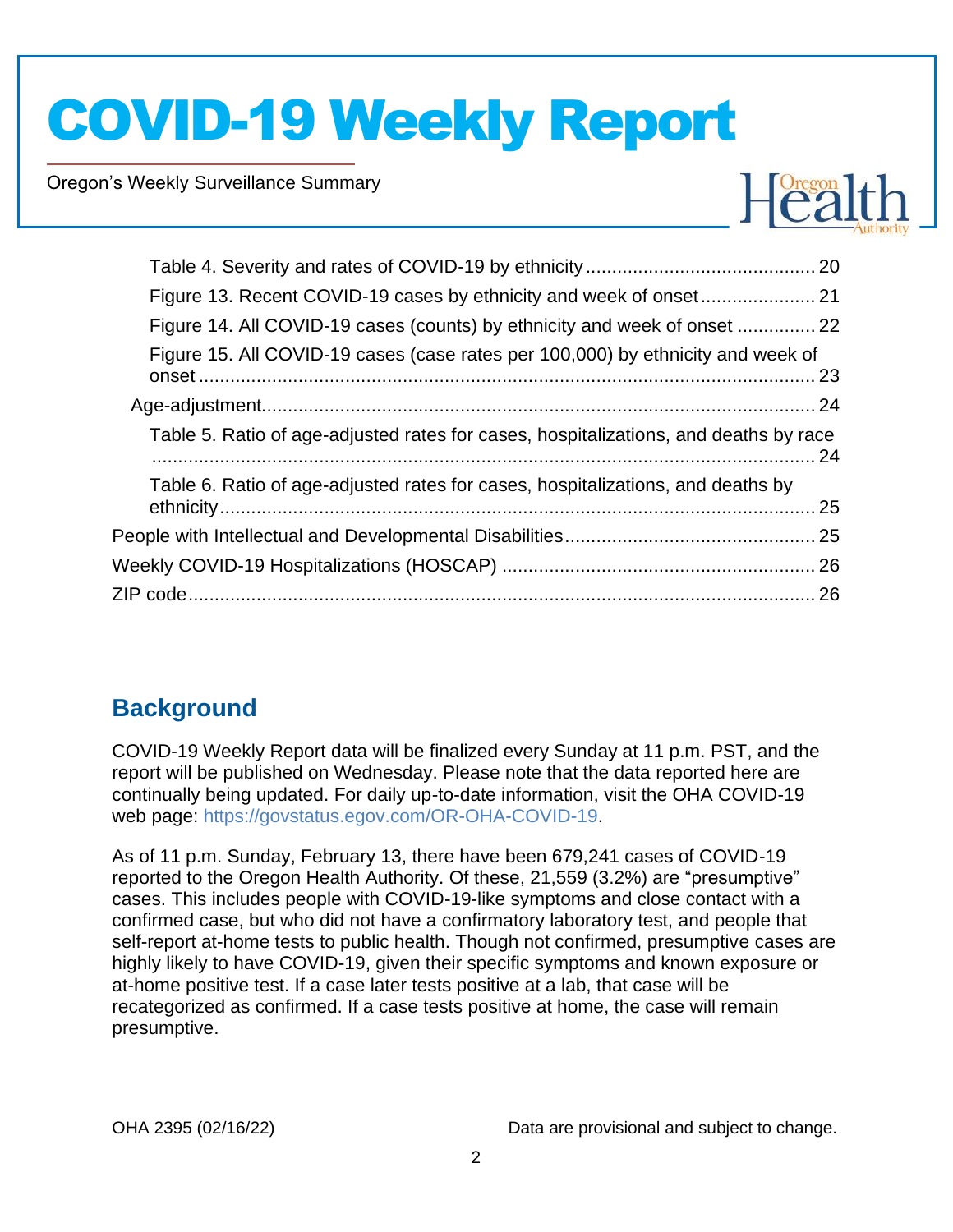Oregon's Weekly Surveillance Summary

Novel Coronavirus (COVID-19)



These data represent a snapshot of COVID-19 risk factors and clinical and demographic characteristics of cases, and they include data on cases with pending investigations. Not all cases have been interviewed at the time of this report. It is important to note that as of 1/11/2022, case investigation and contact tracing operations have been modified to prioritize outbreaks in high-consequence settings, such as healthcare, congregate care (e.g., nursing homes), corrections and settings related to our food chain. Public health is no longer calling all cases to attempt interview to assess symptoms and risks. The data shown in this report come from Oregon's electronic disease surveillance system for reportable diseases.

During the week of February 6–February 12<sup>1</sup> 164,021 tests for COVID-19 were performed on Oregonians; of these, 13.7% had a positive result.<sup>2</sup> This figure represents a "test-based" method, whereby all electronic lab reports received by OHA are used to calculate percent positivity.<sup>3</sup> Detailed tables of the number of tests and percent positivity can be found online at

[https://public.tableau.com/profile/oregon.health.authority.covid.19#!/vizhome/OregonHe](https://public.tableau.com/profile/oregon.health.authority.covid.19#!/vizhome/OregonHealthAuthorityCOVID-19DataDashboard/OregonsCOVID-19ELRsbyCounty) [althAuthorityCOVID-19DataDashboard/OregonsCOVID-19ELRsbyCounty.](https://public.tableau.com/profile/oregon.health.authority.covid.19#!/vizhome/OregonHealthAuthorityCOVID-19DataDashboard/OregonsCOVID-19ELRsbyCounty)

## <span id="page-2-0"></span>**Weekly Report Summary**

During Monday, February 7, through Sunday, February 13, 2022, OHA logged 16,991 new cases of COVID-19 infection—down 40% from last week's total and 70% from the peak week of January 17–23. The decline in cases came as reported tests declined 16% and the proportion positive falling from 18.2% to 13.7%. Reported cases declined across all races and Hispanic ethnicity, in all age groups, and in 34 of Oregon's 36 counties.

New COVID-19-associated hospitalizations declined 18% this week—from 964 to 794. COVID-19 associated deaths fell from 144 last week to 129 this week. Of the 679,241 cases reported in Oregon to date, 26,485 (3.9%) have been hospitalized, and 6,373

 $<sup>1</sup>$  This date range aligns with CDC's "MMWR week."</sup>

<sup>2</sup> Does not include antibody (serology) tests.

<sup>3</sup> www.cdc.gov/coronavirus/2019-ncov/lab/resources/calculating-percent-positivity.html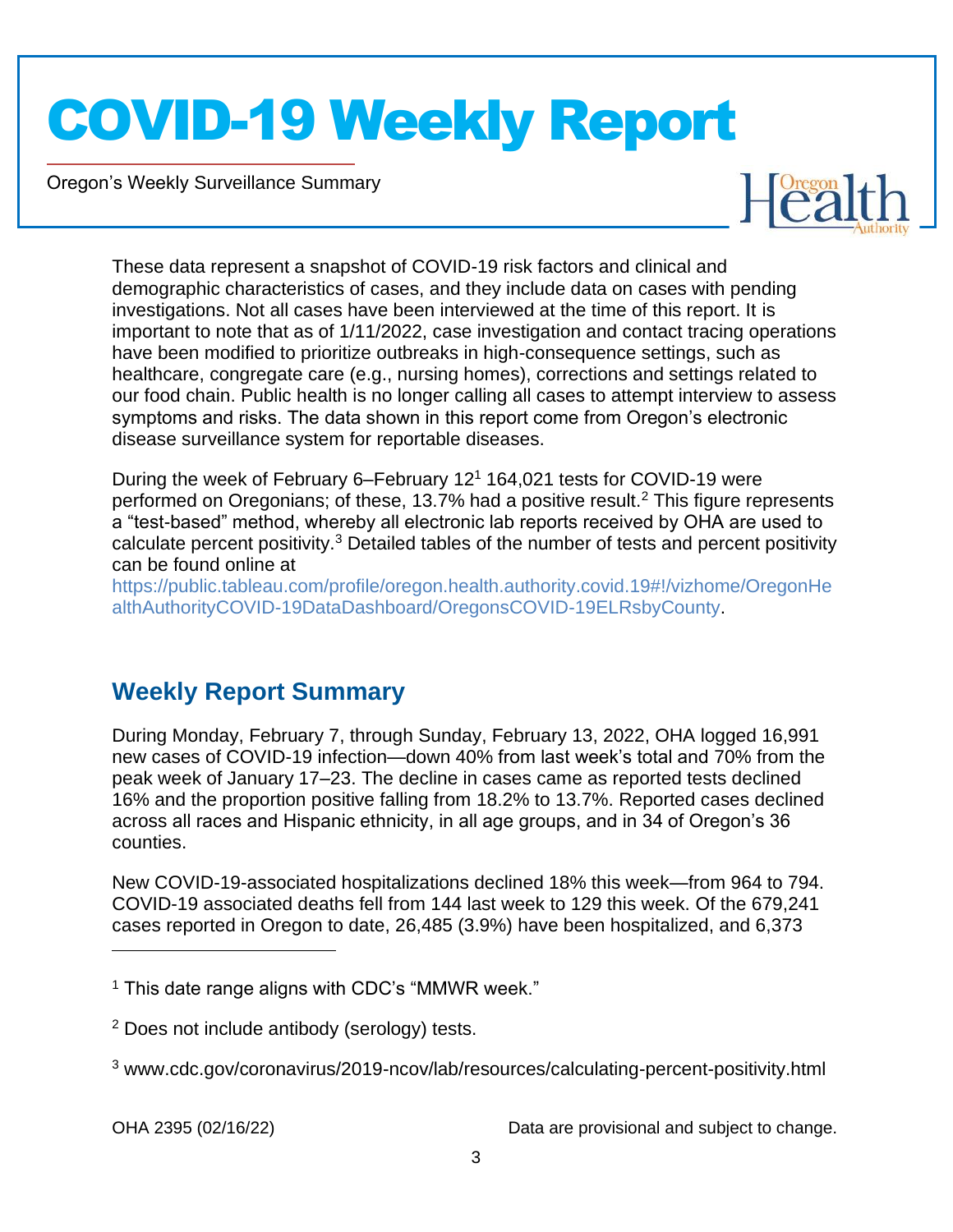Oregon's Weekly Surveillance Summary

Novel Coronavirus (COVID-19)



(0.9%) have died. The median age at death has been 76 years. COVID-19-associated deaths remain rare among the young: 6 (0.09%) of the COVID-19-associated deaths have been in Oregonians <20 years old, and 0.6% in persons younger than 30. Data on mortality in Oregon, including deaths associated with COVID-19, are available at [https://public.tableau.com/profile/oha.center.for.health.statistics.](https://public.tableau.com/profile/oha.center.for.health.statistics)

#### Additional data are available at

[https://public.tableau.com/profile/oregon.health.authority.covid.19#!/vizhome/OregonCO](https://public.tableau.com/profile/oregon.health.authority.covid.19#!/vizhome/OregonCOVID-19CaseDemographicsandDiseaseSeverityStatewide/DemographicData) [VID-19CaseDemographicsandDiseaseSeverityStatewide/DemographicData.](https://public.tableau.com/profile/oregon.health.authority.covid.19#!/vizhome/OregonCOVID-19CaseDemographicsandDiseaseSeverityStatewide/DemographicData)

## <span id="page-3-0"></span>**Clinical Characteristics and risk factors**

This section of the report describes the epidemiology of Oregon's COVID-19 cases, including common symptoms experienced by COVID-19 cases, and demographic breakdowns for sex, age, race, and ethnicity. Indicators of disease severity, specifically hospitalizations and deaths, are included in the tables.

### <span id="page-3-1"></span>**Clinical symptoms and reported risk factors**

Figure 1 provides information on signs and symptoms from all COVID-19 cases. Of 679,241 cases, 234,373 (34.5%) reported having signs and symptoms of COVID-19. The most commonly reported symptoms are cough (n=126,011, 18.6%) and headache (n=99,132, 14.6%). Figure 2 provides information on the percentage of COVID-19 cases that report symptoms over time. Figure 3 provides information on risk factors from all COVID-19 cases. The most common risk factors are having contact with a known COVID-19 case prior to symptom onset (n=176,384, 26%) and having underlying medical conditions (n=511,930, 75.4%). Note that a person may report more than one sign/symptom or risk factor. Where displayed by week in this report, case data are categorized by week of reported symptom onset, not by date of case report. This results in reduced numbers in the most recent week or more due to reporting lags.

### Additional data are available at

[https://public.tableau.com/app/profile/oregon.health.authority.covid.19/viz/OregonCOVI](https://public.tableau.com/app/profile/oregon.health.authority.covid.19/viz/OregonCOVID-19CaseDemographicsandDiseaseSeverityStatewide/DiseaseSeverity;and) [D-19CaseDemographicsandDiseaseSeverityStatewide/DiseaseSeverity;and](https://public.tableau.com/app/profile/oregon.health.authority.covid.19/viz/OregonCOVID-19CaseDemographicsandDiseaseSeverityStatewide/DiseaseSeverity;and) [https://public.tableau.com/app/profile/oregon.health.authority.covid.19/viz/OregonCOVI](https://public.tableau.com/app/profile/oregon.health.authority.covid.19/viz/OregonCOVID-19Update/DailyDataUpdate) [D-19Update/DailyDataUpdate.](https://public.tableau.com/app/profile/oregon.health.authority.covid.19/viz/OregonCOVID-19Update/DailyDataUpdate)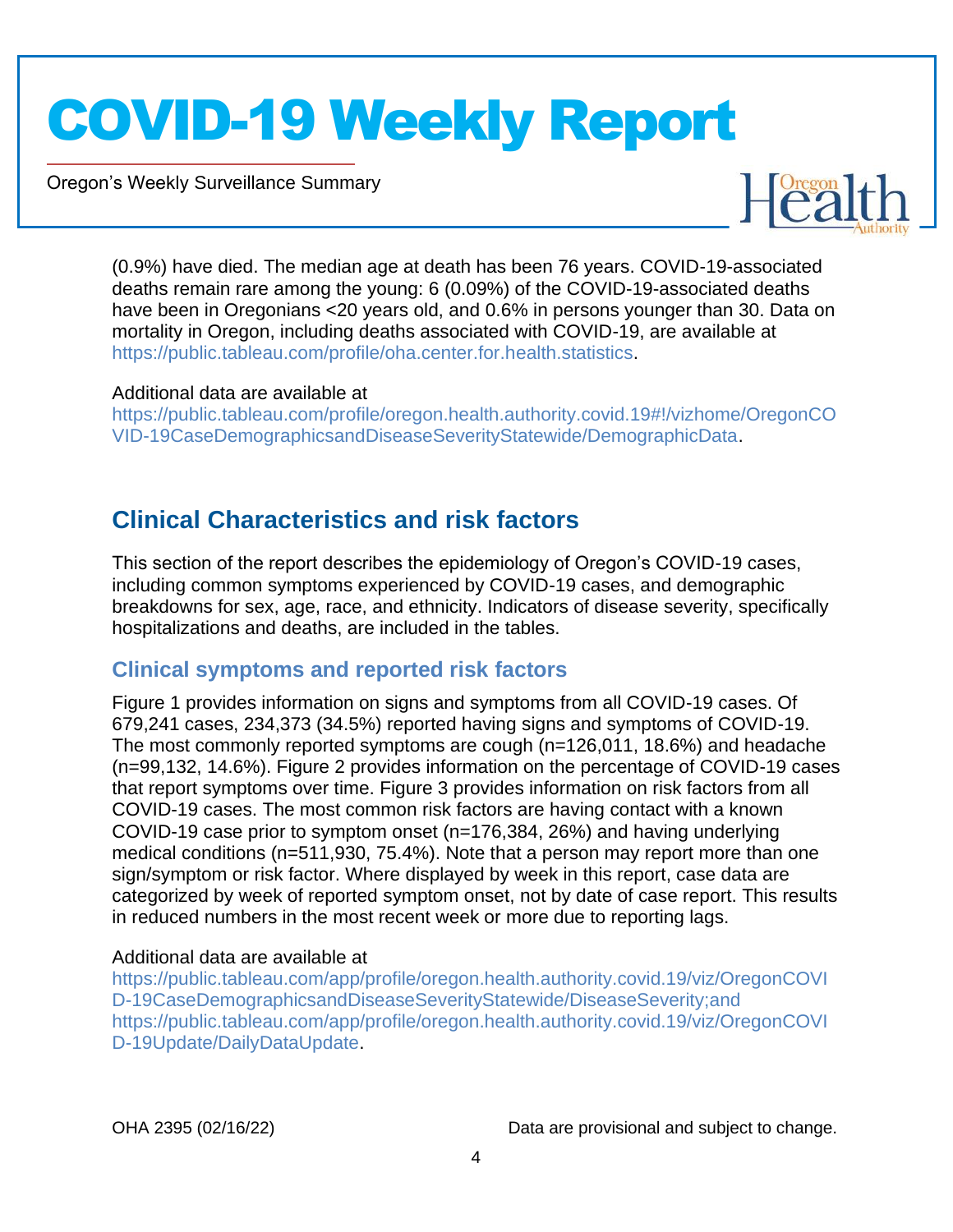Oregon's Weekly Surveillance Summary

Novel Coronavirus (COVID-19)



### <span id="page-4-0"></span>**Figure 1. Reported signs and symptoms for all COVID-19 cases**

| Any symptoms-           |      | 34.5    |      | 61             |           | 4.5     |  |  |
|-------------------------|------|---------|------|----------------|-----------|---------|--|--|
| Cough-                  | 18.6 |         |      | 73.5           |           | 8       |  |  |
| Headache-               | 14.6 |         | 77.6 |                |           |         |  |  |
| Aches-                  | 13.6 |         |      | 77.6           |           | 8.8     |  |  |
| Runny nose-             | 11.5 |         |      | 78.1           |           | 10.4    |  |  |
| Loss of smell-          | 11.2 |         |      | 76.1           |           | 12.7    |  |  |
| Fever - 10.3            |      |         | 75.6 |                |           | 14.1    |  |  |
| Sore throat-            | 9.9  |         |      | 78.2           |           | 11.9    |  |  |
| Chills-                 | 9.5  |         |      | 79.4           |           | 11.1    |  |  |
| Shortness of Breath -   |      |         | 76   |                |           | 17      |  |  |
| Nausea <sup>-</sup> 5.3 |      |         | 79.7 |                |           | 15      |  |  |
| Diarrhea - 5.1          |      |         | 79.6 |                |           |         |  |  |
| Abdominal Pain -2.6     |      |         | 80.5 |                |           |         |  |  |
| Vomiting -2             |      |         | 80.1 |                |           | 17.9    |  |  |
| Pneumonia - 1           |      |         | 79   |                |           |         |  |  |
| Abnormal X-Ray-9        |      |         | 83.5 |                |           | 15.6    |  |  |
| ARDS-4                  |      |         | 83.5 |                |           | 16.2    |  |  |
| Ventilator - 3          |      |         | 83.4 |                |           | 16.3    |  |  |
| $\overline{0}$          |      | 200,000 |      | 400,000        |           | 600,000 |  |  |
|                         |      |         | Yes  | <b>Unknown</b> | <b>No</b> |         |  |  |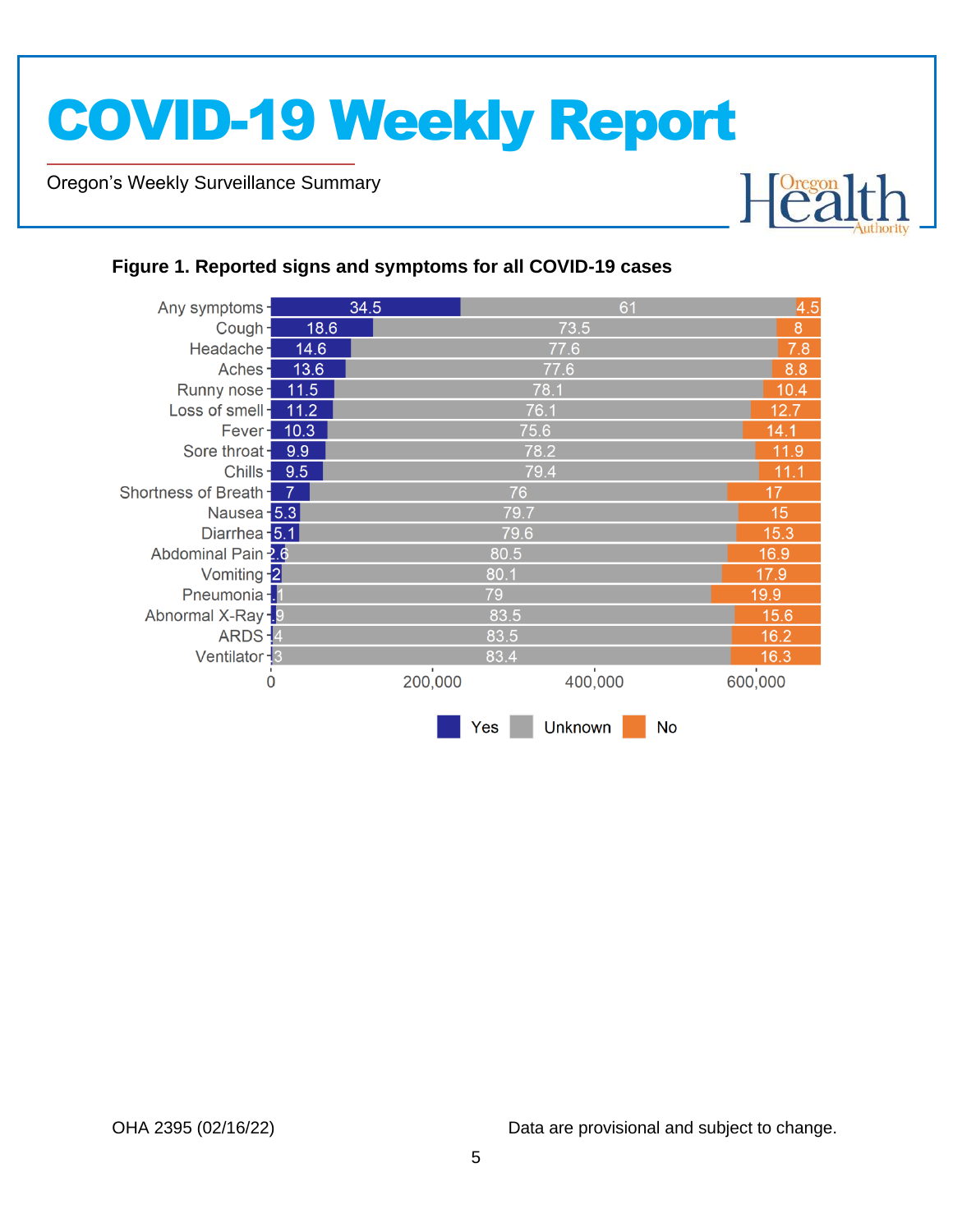

Oregon's Weekly Surveillance Summary

Novel Coronavirus (COVID-19)



<span id="page-5-0"></span>**Figure 2. Reported symptoms among all COVID-19 cases by week of onset**

OHA 2395 (02/16/22) Data are provisional and subject to change.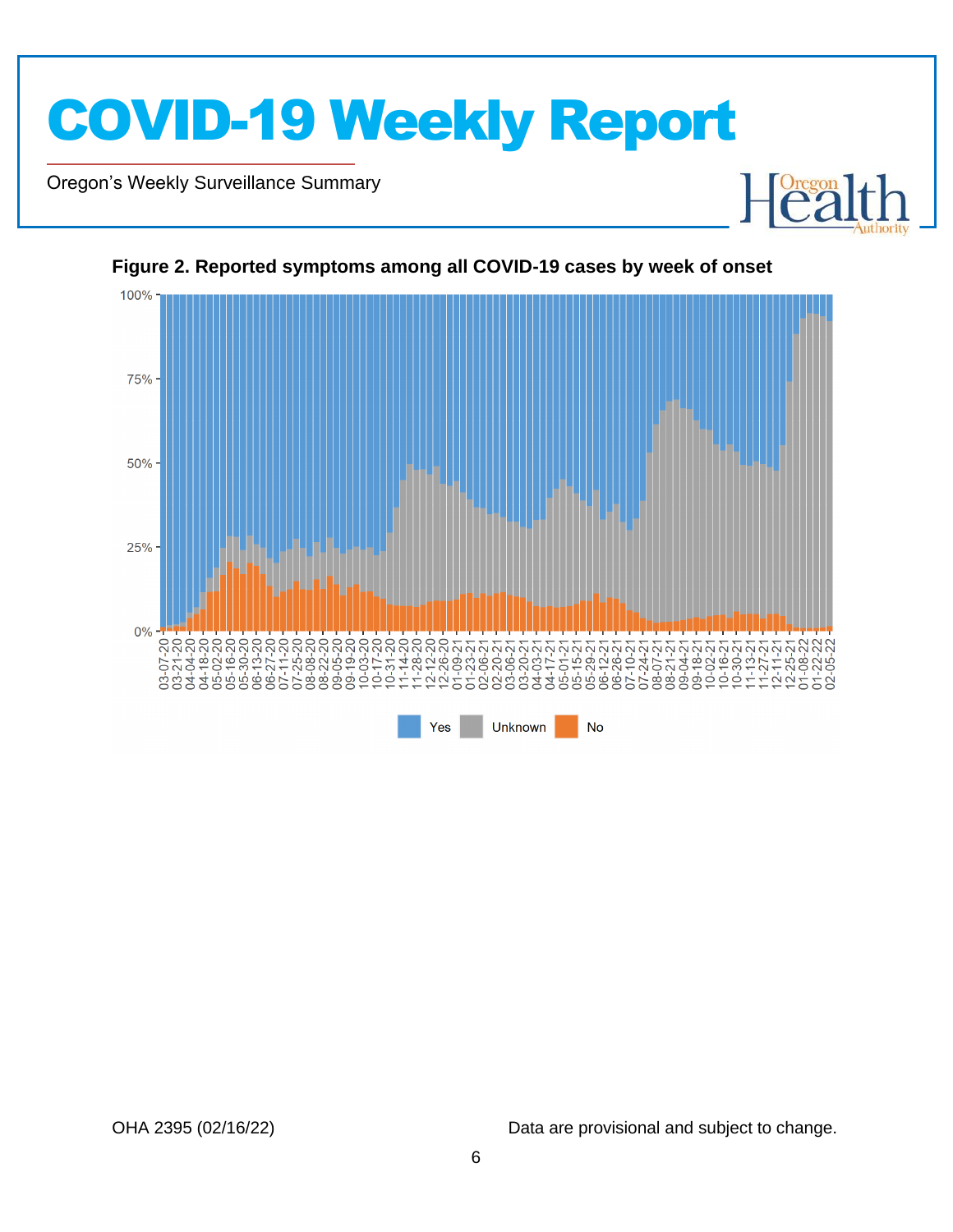Oregon's Weekly Surveillance Summary

Novel Coronavirus (COVID-19)



### <span id="page-6-0"></span>**Figure 3. Reported risk factors among all COVID-19 cases**

### **Risk factor definitions:**

- Congregate living situations include, but are not limited to, long-term care facilities, group homes, prisons, and shelters. Data include people with confirmed cases who live or work in congregate living situations.
- Direct patient care is only asked if a case is a healthcare worker or volunteer. The denominator is the number of healthcare workers or volunteers.
- Underlying medical conditions include cardiovascular disease, chronic liver disease, chronic lung disease, chronic renal disease, current or former smoker, diabetes mellitus, immunocompromised condition, neurologic and neurodevelopmental conditions, obesity, or other chronic diseases.

## <span id="page-6-1"></span>**Demographics**

The following tables and figures show the demographic characteristics for all COVID-19 cases. The tables show case counts, case rates, and indicators of severity by sex, age,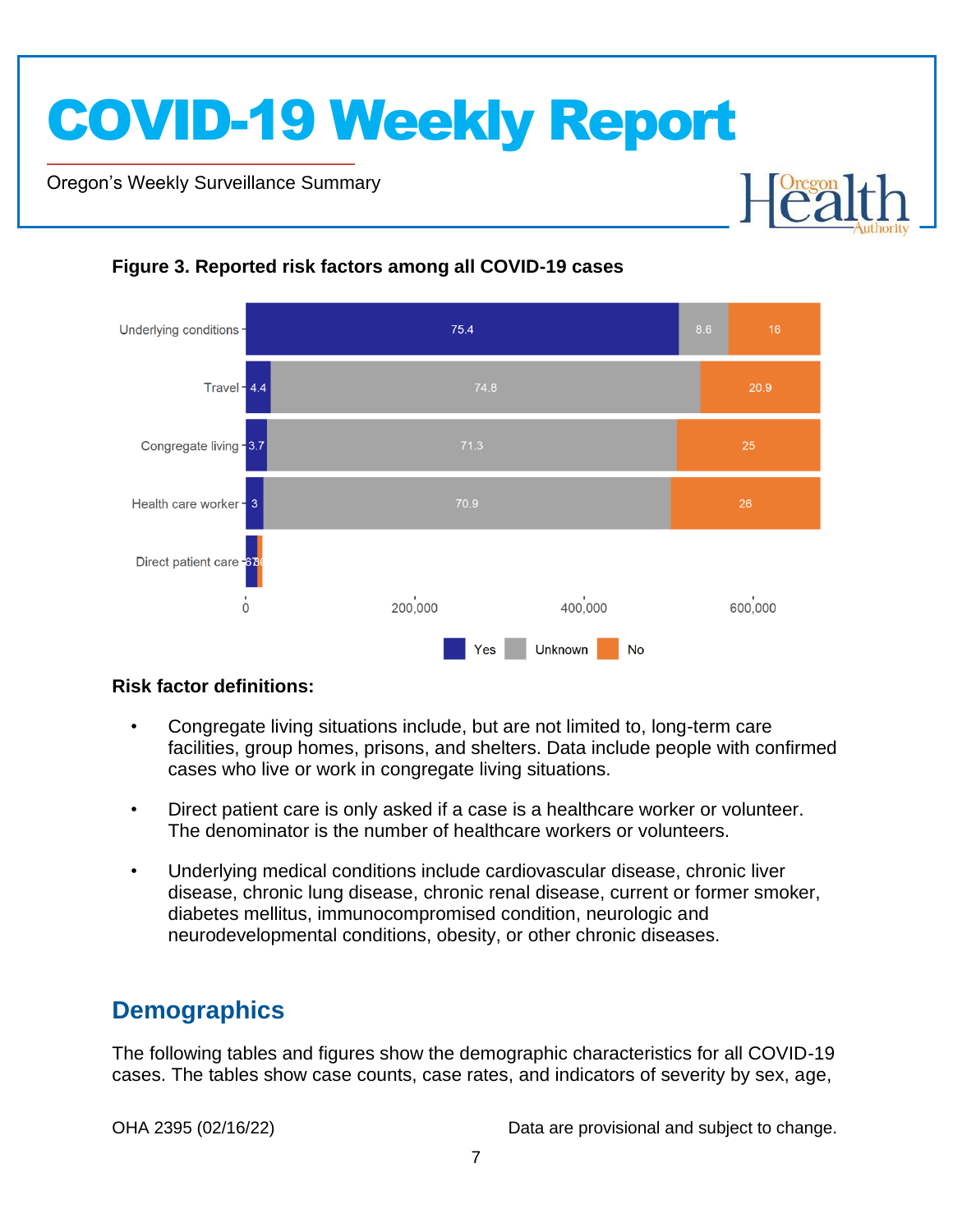Oregon's Weekly Surveillance Summary



race and ethnicity. The figures show cases over time, by week of onset, for sex, age, race, and ethnicity. Figure 4 displays case rates by county, in comparison to the case rate for all of Oregon.

### <span id="page-7-0"></span>**Geography**

Novel Coronavirus (COVID-19)

The following figure shows case rates by county for the most recently completed MMWR week, which is currently February 6 to February 12, 2022. Cases are displayed using the date that the case became known to public health.



### <span id="page-7-1"></span>**Figure 4. Case rates per 100,000 population, by county**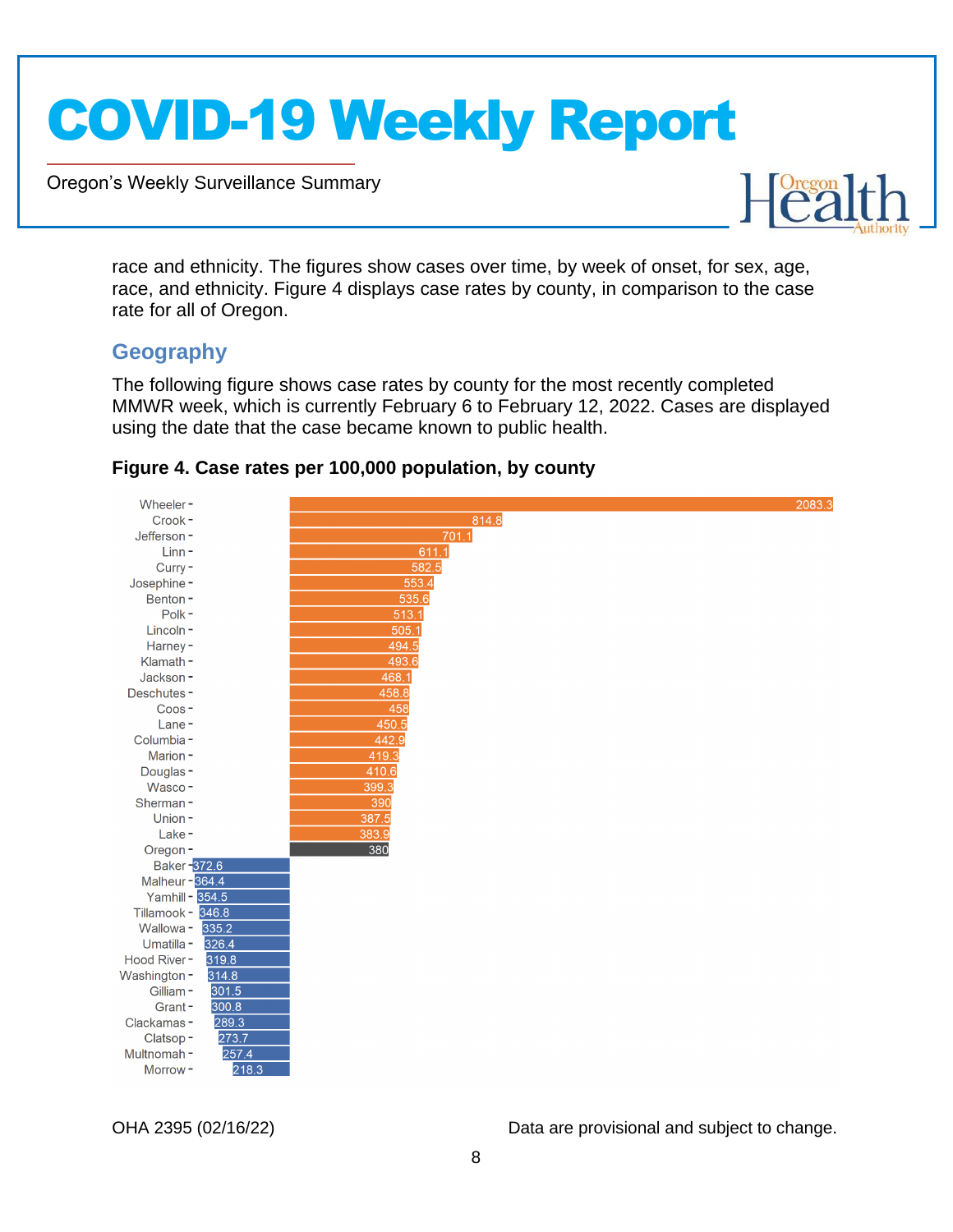Oregon's Weekly Surveillance Summary

Novel Coronavirus (COVID-19)



- 1. Counties that had case rates above the case rate for the state are displayed in orange. Counties that had case rates below the case rate for the state are displayed in blue.
- 2. Counties that had zero cases in the time period displayed appear on the list, but do not have a bar to display.
- 3. Additional data are available at [https://public.tableau.com/app/profile/oregon.health.authority.covid.19/viz/Oregon](https://public.tableau.com/app/profile/oregon.health.authority.covid.19/viz/OregonCOVID-19TestingandOutcomesbyCounty/OregonsCOVID-19TestingandOutcomesbyCounty) [COVID-19TestingandOutcomesbyCounty/OregonsCOVID-](https://public.tableau.com/app/profile/oregon.health.authority.covid.19/viz/OregonCOVID-19TestingandOutcomesbyCounty/OregonsCOVID-19TestingandOutcomesbyCounty)[19TestingandOutcomesbyCounty.](https://public.tableau.com/app/profile/oregon.health.authority.covid.19/viz/OregonCOVID-19TestingandOutcomesbyCounty/OregonsCOVID-19TestingandOutcomesbyCounty)

### <span id="page-8-0"></span>**Sex**

| <b>Sex</b>              | <b>Cases</b> | % of total<br>cases | Cases per<br>100,000 | Hospitalized | % Hospitalized | <b>Deaths</b> | Case<br>fatality |
|-------------------------|--------------|---------------------|----------------------|--------------|----------------|---------------|------------------|
| Female                  | 346,171      | 51.0                | 16,004.7             | 12,461       | 3.6            | 2,845         | 0.8              |
| Male                    | 314,145      | 46.2                | 14,922.9             | 13,843       | 4.4            | 3,484         | 1.1              |
| Non-Binary              | 76           | 0.0                 |                      | $\mathbf 0$  | 0.0            | $\mathbf 0$   | 0.0              |
| <b>Not</b><br>Available | 18,849       | 2.8                 |                      | 181          | 1.0            | 44            | 0.2              |
| Total                   | 679,241      | 100.0               | 15,914.5             | 26,485       | 3.9            | 6,373         | 0.9              |

### <span id="page-8-1"></span>**Table 1. Severity and rates of COVID-19 by sex**

- 1. Rates are calculated using population estimates from the 2020 Annual Population Report from Portland State University's College of Urban & Public Affairs Population Research Center and 2019 housing and demographic data from the U.S. Census Bureau's American Community Survey (ACS).
- 2. Additional data are available at [https://public.tableau.com/app/profile/oregon.health.authority.covid.19/viz/Oregon](https://public.tableau.com/app/profile/oregon.health.authority.covid.19/viz/OregonCOVID-19CaseDemographicsandDiseaseSeverityStatewide/DemographicDataHosp?publish=yes) [COVID-](https://public.tableau.com/app/profile/oregon.health.authority.covid.19/viz/OregonCOVID-19CaseDemographicsandDiseaseSeverityStatewide/DemographicDataHosp?publish=yes)[19CaseDemographicsandDiseaseSeverityStatewide/DemographicDataHosp?pu](https://public.tableau.com/app/profile/oregon.health.authority.covid.19/viz/OregonCOVID-19CaseDemographicsandDiseaseSeverityStatewide/DemographicDataHosp?publish=yes) [blish=yes.](https://public.tableau.com/app/profile/oregon.health.authority.covid.19/viz/OregonCOVID-19CaseDemographicsandDiseaseSeverityStatewide/DemographicDataHosp?publish=yes)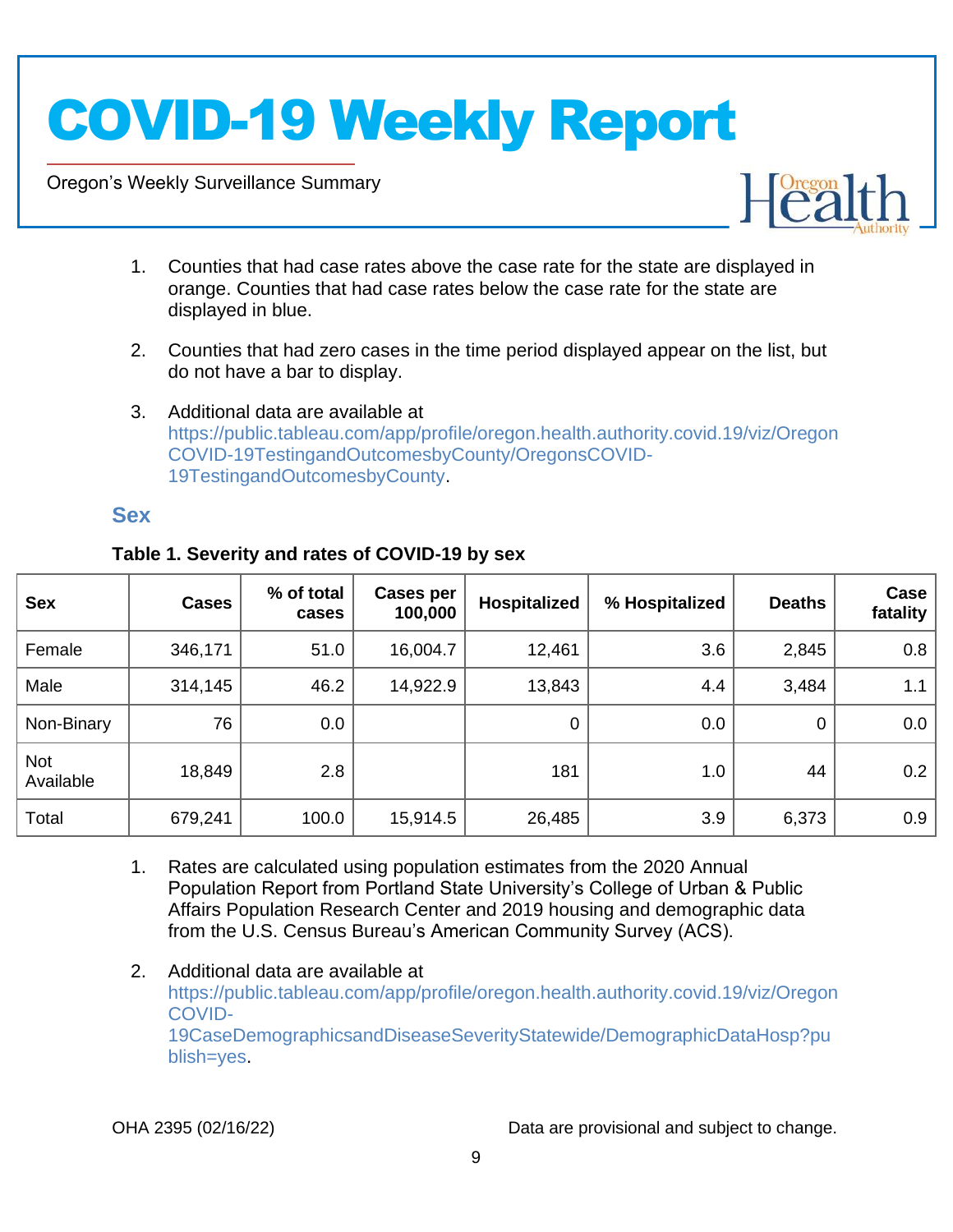

Oregon's Weekly Surveillance Summary

Novel Coronavirus (COVID-19)





#### <span id="page-9-0"></span>**Figure 5. Recent COVID-19 cases by sex and week of onset**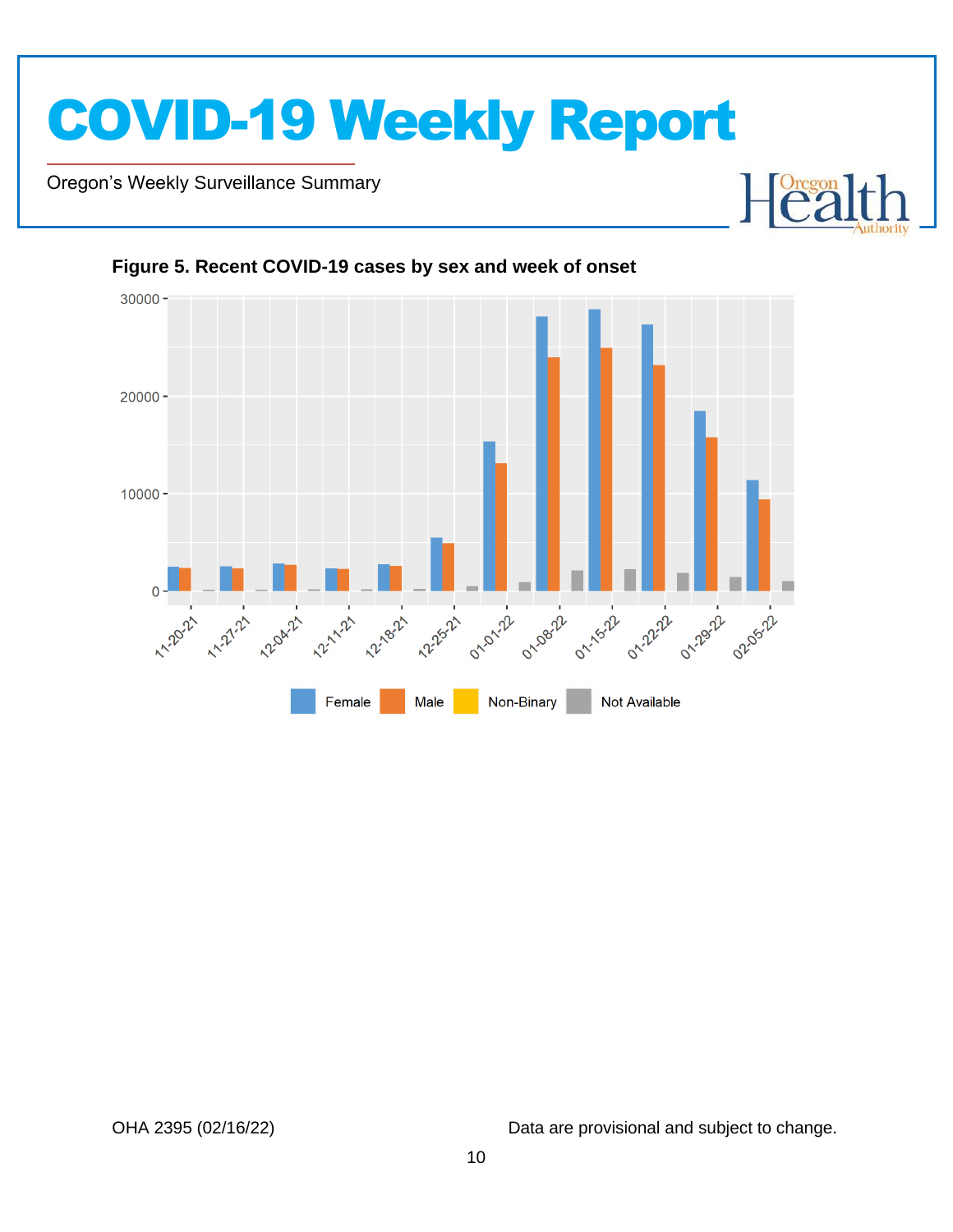Oregon's Weekly Surveillance Summary

Novel Coronavirus (COVID-19)



<span id="page-10-0"></span>**Figure 6. All COVID-19 cases by sex and week of onset**

OHA 2395 (02/16/22) Data are provisional and subject to change.

 $\begin{bmatrix} \text{Oregon} \\ \text{C2} \end{bmatrix}$ 

┠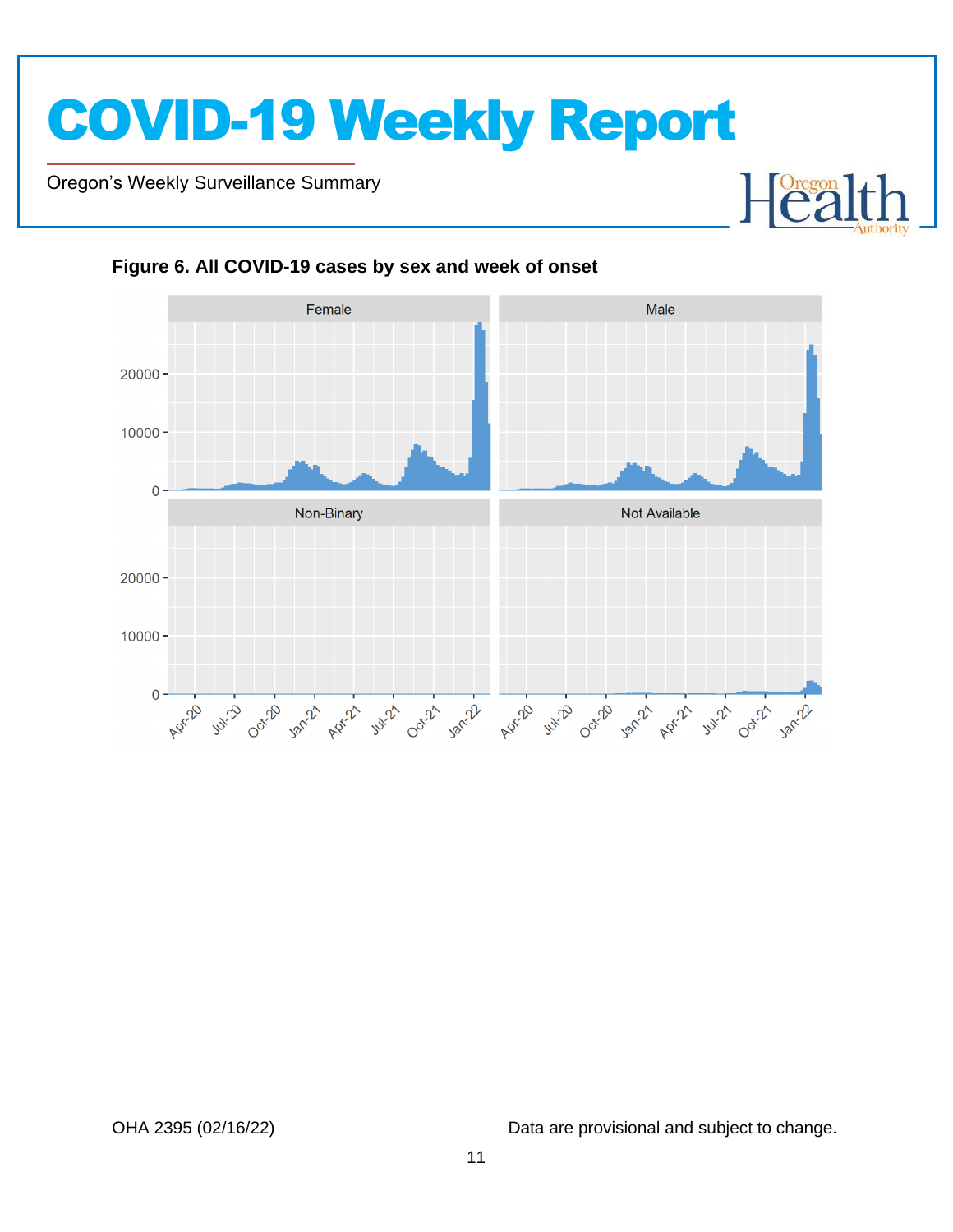Oregon's Weekly Surveillance Summary

Novel Coronavirus (COVID-19)

# Heal

### <span id="page-11-0"></span>**Age**

### <span id="page-11-1"></span>**Table 2. Severity and rates of COVID-19 by age**

| Age<br>group     | <b>Cases</b> | % of total<br>cases | <b>Cases per</b><br>100,000 | <b>Hospitalized</b> | % Hospitalized | <b>Deaths</b>  | Case<br>fatality |
|------------------|--------------|---------------------|-----------------------------|---------------------|----------------|----------------|------------------|
| $0 - 9$          | 61,286       | 9.0                 | 13,070.2                    | 399                 | 0.7            | $\overline{2}$ | 0.0              |
| $10-19$          | 82,338       | 12.1                | 16,316.5                    | 459                 | 0.6            | 4              | 0.0              |
| 20-29            | 130,161      | 19.2                | 23,635.8                    | 1,579               | 1.2            | 32             | 0.0              |
| 30-39            | 119,537      | 17.6                | 20,165.8                    | 2,128               | 1.8            | 103            | 0.1              |
| 40-49            | 99,007       | 14.6                | 18,349.7                    | 2,748               | 2.8            | 264            | 0.3              |
| 50-59            | 79,303       | 11.7                | 14,855.6                    | 3,999               | 5.0            | 598            | 0.8              |
| 60-69            | 55,858       | 8.2                 | 10,198.8                    | 5,450               | 9.8            | 1,202          | 2.2              |
| 70-79            | 31,671       | 4.7                 | 9,001.2                     | 5,238               | 16.5           | 1,565          | 4.9              |
| $80+$            | 18,612       | 2.7                 | 10,448.3                    | 4,475               | 24.0           | 2,603          | 14.0             |
| Not<br>Available | 1,468        | 0.2                 |                             | 10                  | 0.7            | $\mathbf 0$    | 0.0              |
| Total            | 679,241      | 100.0               | 15,914.5                    | 26,485              | 3.9            | 6,373          | 0.9              |

- 1. Rates are calculated using population estimates from the 2020 Annual Population Report from Portland State University's College of Urban & Public Affairs Population Research Center and 2019 housing and demographic data from the U.S. Census Bureau's American Community Survey (ACS).
- 2. Additional data are available at [https://public.tableau.com/app/profile/oregon.health.authority.covid.19/viz/Oregon](https://public.tableau.com/app/profile/oregon.health.authority.covid.19/viz/OregonCOVID-19CaseDemographicsandDiseaseSeverityStatewide/DemographicDataHosp?publish=yes) [COVID-](https://public.tableau.com/app/profile/oregon.health.authority.covid.19/viz/OregonCOVID-19CaseDemographicsandDiseaseSeverityStatewide/DemographicDataHosp?publish=yes)[19CaseDemographicsandDiseaseSeverityStatewide/DemographicDataHosp?pu](https://public.tableau.com/app/profile/oregon.health.authority.covid.19/viz/OregonCOVID-19CaseDemographicsandDiseaseSeverityStatewide/DemographicDataHosp?publish=yes) [blish=yes;](https://public.tableau.com/app/profile/oregon.health.authority.covid.19/viz/OregonCOVID-19CaseDemographicsandDiseaseSeverityStatewide/DemographicDataHosp?publish=yes) and [https://public.tableau.com/app/profile/oregon.health.authority.covid.19/viz/Oregon](https://public.tableau.com/app/profile/oregon.health.authority.covid.19/viz/OregonCOVID-19CaseDemographicsandDiseaseSeverityStatewide/SeverityTrends) [COVID-19CaseDemographicsandDiseaseSeverityStatewide/SeverityTrends.](https://public.tableau.com/app/profile/oregon.health.authority.covid.19/viz/OregonCOVID-19CaseDemographicsandDiseaseSeverityStatewide/SeverityTrends)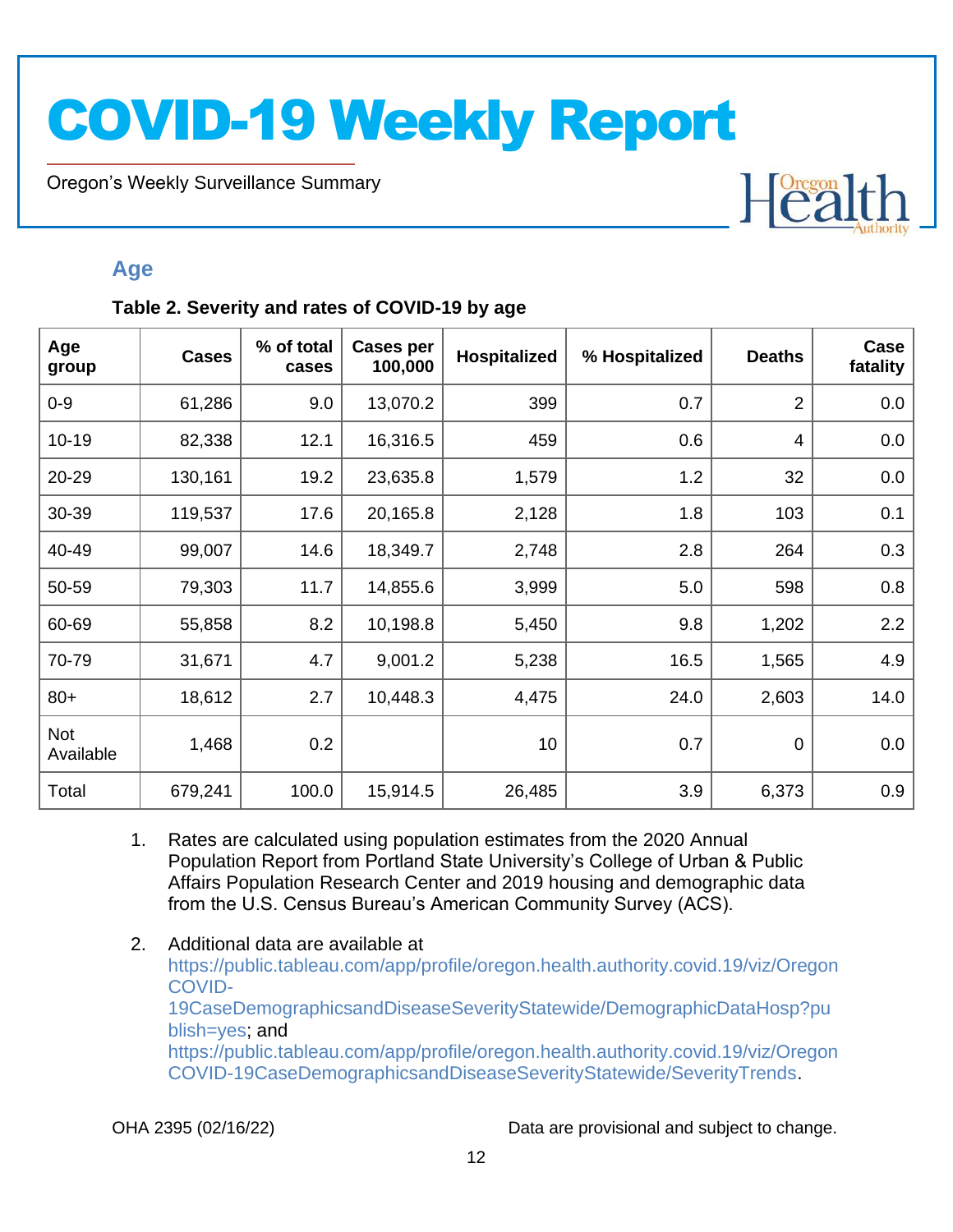

Oregon's Weekly Surveillance Summary

Novel Coronavirus (COVID-19)



<span id="page-12-0"></span>**Figure 7. Recent COVID-19 cases by age and week of onset**

OHA 2395 (02/16/22) Data are provisional and subject to change.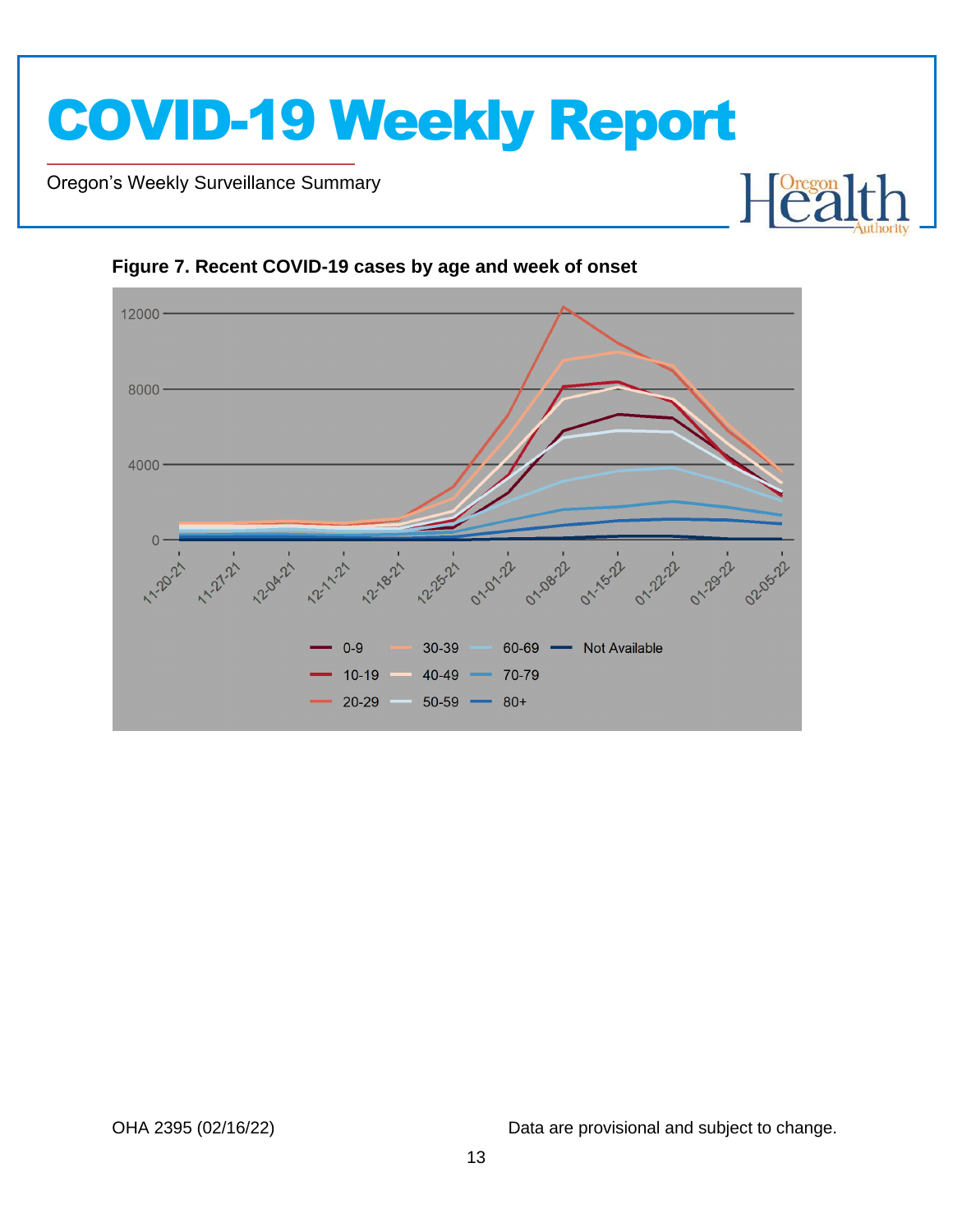Oregon's Weekly Surveillance Summary

Novel Coronavirus (COVID-19)



### <span id="page-13-0"></span>**Figure 8. All COVID-19 cases (counts) by age and week of onset**

OHA 2395 (02/16/22) Data are provisional and subject to change.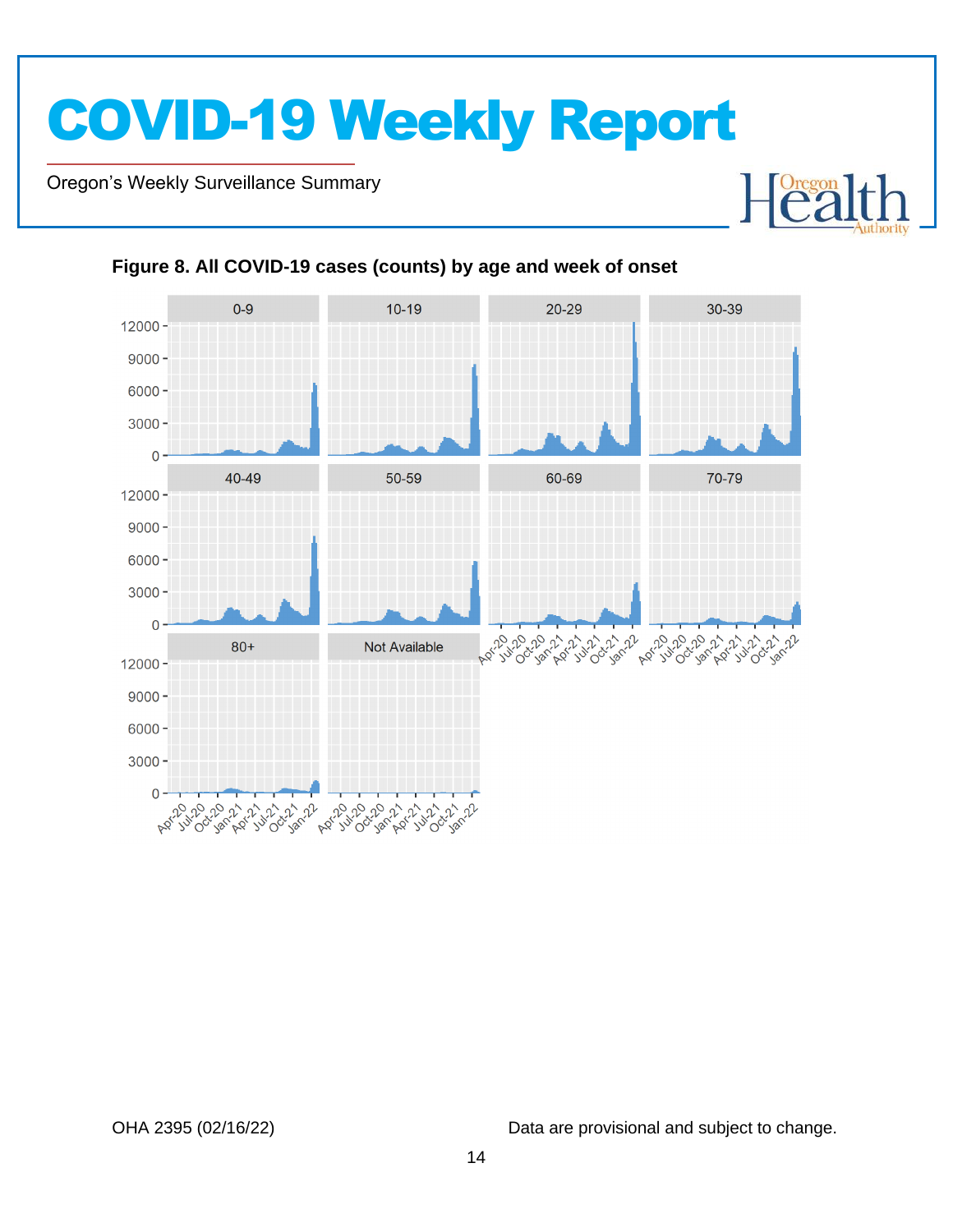Oregon's Weekly Surveillance Summary

Novel Coronavirus (COVID-19)



<span id="page-14-0"></span>**Figure 9. All COVID-19 cases (case rate per 100,000) by age and week of onset**

OHA 2395 (02/16/22) Data are provisional and subject to change.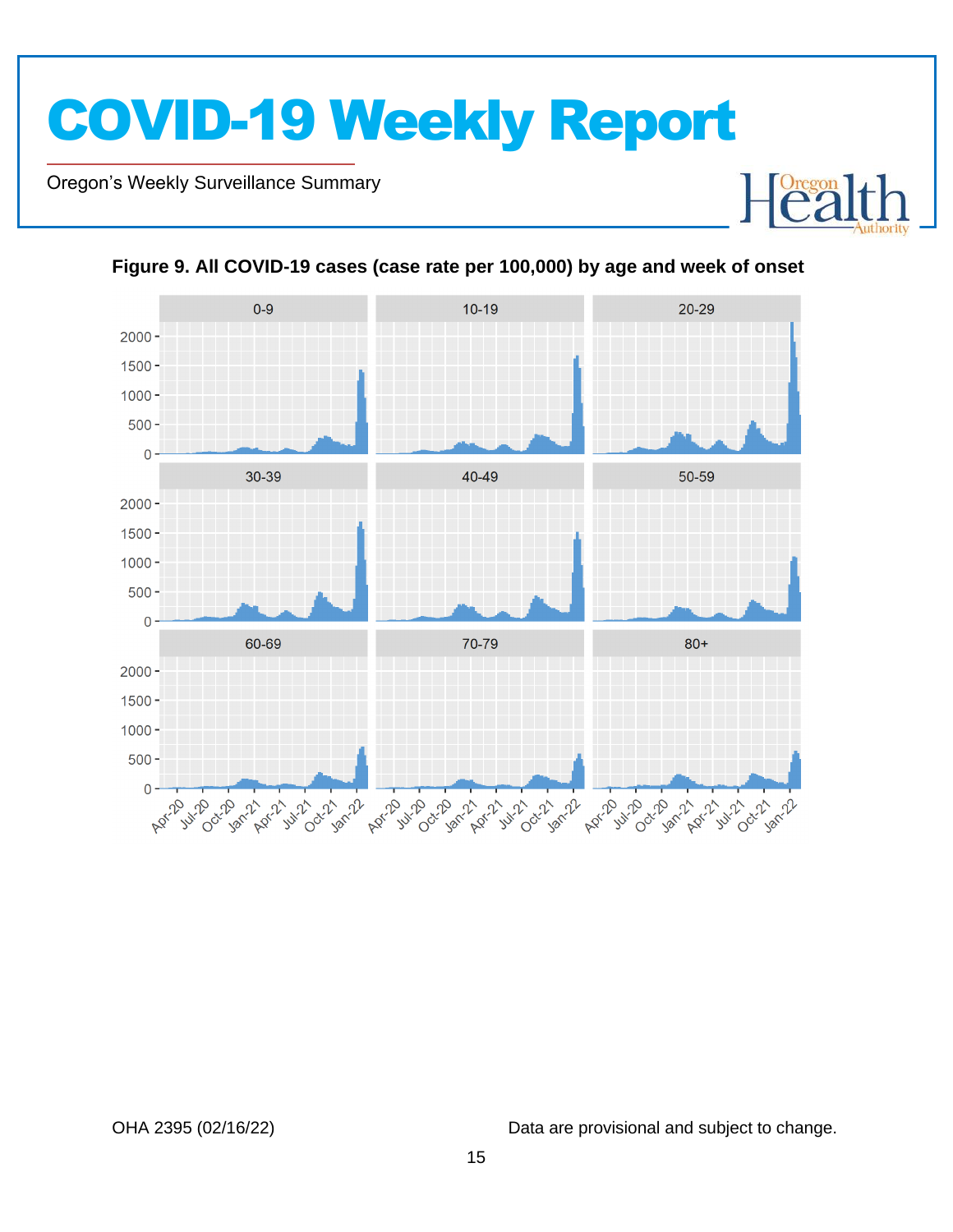Oregon's Weekly Surveillance Summary

# Heal

### <span id="page-15-0"></span>**Race**

Novel Coronavirus (COVID-19)

### <span id="page-15-1"></span>**Table 3. Severity and rates of COVID-19 by race**

| Race                                       | <b>Cases</b> | % of total<br>cases | <b>Cases per</b><br>100,000 | Hospitalized | % Hospitalized | <b>Deaths</b> | Case<br>fatality |
|--------------------------------------------|--------------|---------------------|-----------------------------|--------------|----------------|---------------|------------------|
| > 1 race                                   | 7,426        | 1.1                 | 3,622.6                     | 343          | 4.6            | 76            | 1.0              |
| American<br>Indian/Alaska<br><b>Native</b> | 10,256       | 1.5                 | 20,648.7                    | 533          | 5.2            | 107           | 1.0              |
| Asian                                      | 17,126       | 2.5                 | 9,176.7                     | 621          | 3.6            | 108           | 0.6              |
| <b>Black</b>                               | 15,196       | 2.2                 | 18,688.3                    | 846          | 5.6            | 110           | 0.7              |
| Not Available                              | 192,814      | 28.4                |                             | 3,315        | 1.7            | 1,249         | 0.6              |
| Other                                      | 84,742       | 12.5                |                             | 3,093        | 3.6            | 435           | 0.5              |
| Pacific Islander                           | 2,593        | 0.4                 | 15,091.8                    | 216          | 8.3            | 29            | 1.1              |
| White                                      | 349,088      | 51.4                | 9,703.8                     | 17,518       | 5.0            | 4,259         | 1.2              |
| Total                                      | 679,241      | 100.0               | 15,914.5                    | 26,485       | 3.9            | 6,373         | 0.9              |

- 1. During the case investigation, people are asked to self-report their race, ethnicity, tribal affiliation, country of origin, or ancestry.
- 2. Rates are calculated using population estimates from the 2020 Annual Population Report from Portland State University's College of Urban & Public Affairs Population Research Center and 2019 housing and demographic data from the U.S. Census Bureau's American Community Survey (ACS).
- 3. Persons for which race information was not available were not included in these estimates. The number of persons with race data unavailable can be found in Table 3.
- 4. 59,210 (69.9%) of the 84,742 persons who identify as "Other" race also selfidentify as Hispanic or Latino.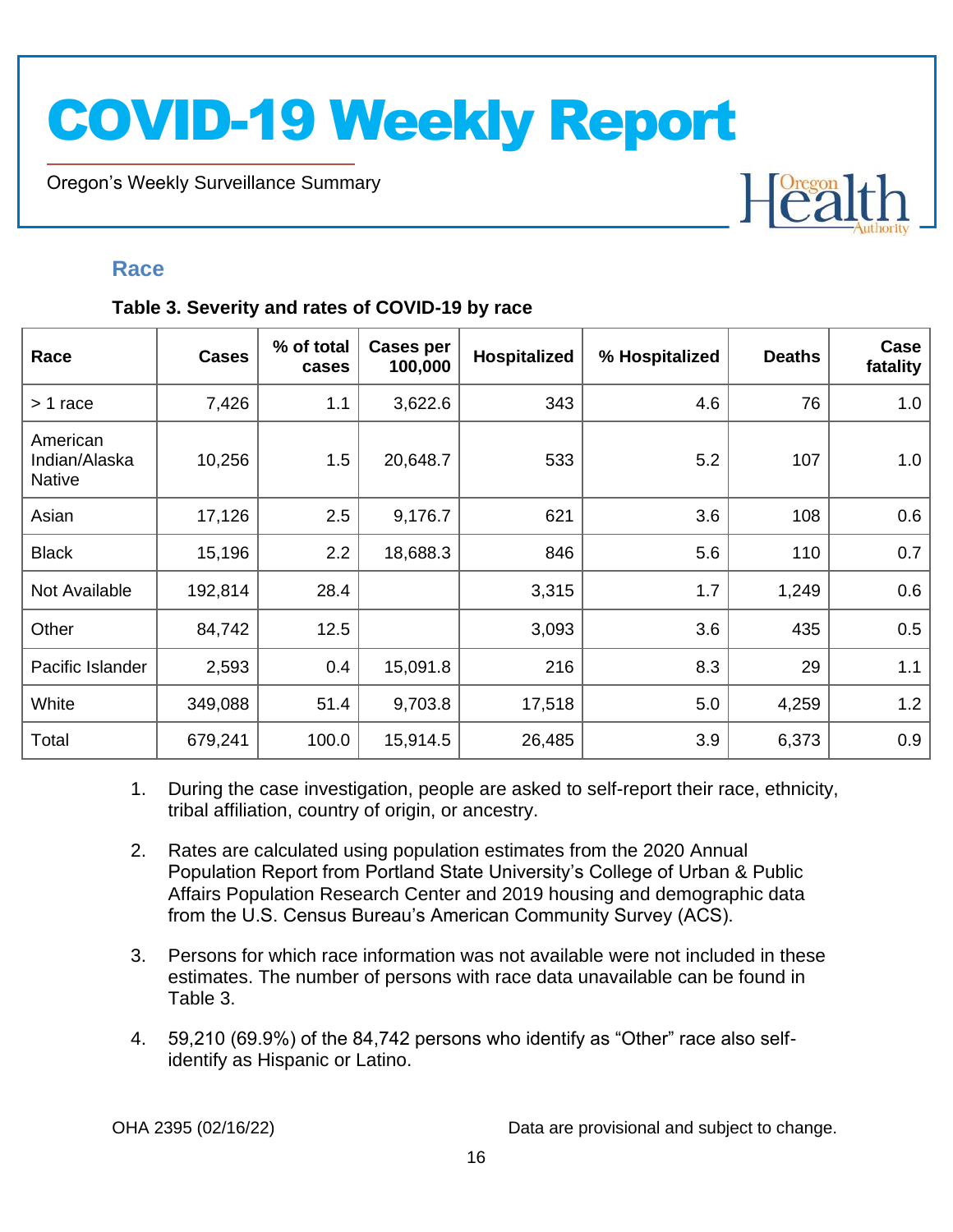Oregon's Weekly Surveillance Summary

Novel Coronavirus (COVID-19)



### 5. Additional data are available at

[https://public.tableau.com/app/profile/oregon.health.authority.covid.19/viz/Oregon](https://public.tableau.com/app/profile/oregon.health.authority.covid.19/viz/OregonCOVID-19CaseDemographicsandDiseaseSeverityStatewide/DemographicDataHosp?publish=yes) [COVID-](https://public.tableau.com/app/profile/oregon.health.authority.covid.19/viz/OregonCOVID-19CaseDemographicsandDiseaseSeverityStatewide/DemographicDataHosp?publish=yes)[19CaseDemographicsandDiseaseSeverityStatewide/DemographicDataHosp?pu](https://public.tableau.com/app/profile/oregon.health.authority.covid.19/viz/OregonCOVID-19CaseDemographicsandDiseaseSeverityStatewide/DemographicDataHosp?publish=yes) [blish=yes;](https://public.tableau.com/app/profile/oregon.health.authority.covid.19/viz/OregonCOVID-19CaseDemographicsandDiseaseSeverityStatewide/DemographicDataHosp?publish=yes) and [https://public.tableau.com/app/profile/oregon.health.authority.covid.19/viz/Oregon](https://public.tableau.com/app/profile/oregon.health.authority.covid.19/viz/OregonCOVID-19CaseDemographicsandDiseaseSeverityStatewide/SeverityTrends) [COVID-19CaseDemographicsandDiseaseSeverityStatewide/SeverityTrends.](https://public.tableau.com/app/profile/oregon.health.authority.covid.19/viz/OregonCOVID-19CaseDemographicsandDiseaseSeverityStatewide/SeverityTrends)

<span id="page-16-0"></span>**Figure 10. Recent COVID-19 cases by race and week of onset**

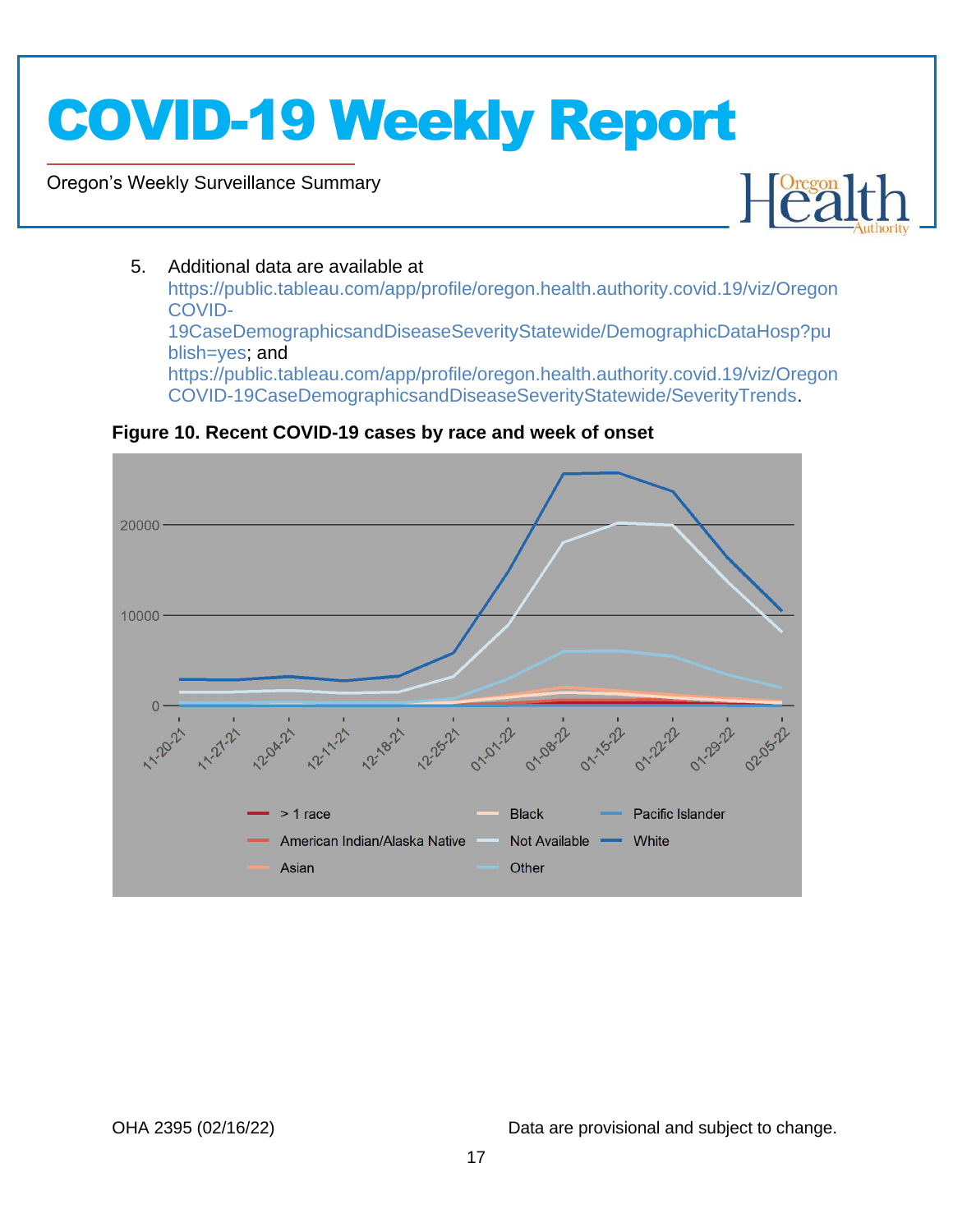Oregon's Weekly Surveillance Summary

Novel Coronavirus (COVID-19)



#### <span id="page-17-0"></span>**Figure 11. All COVID-19 cases (counts) by race and week of onset**

OHA 2395 (02/16/22) Data are provisional and subject to change.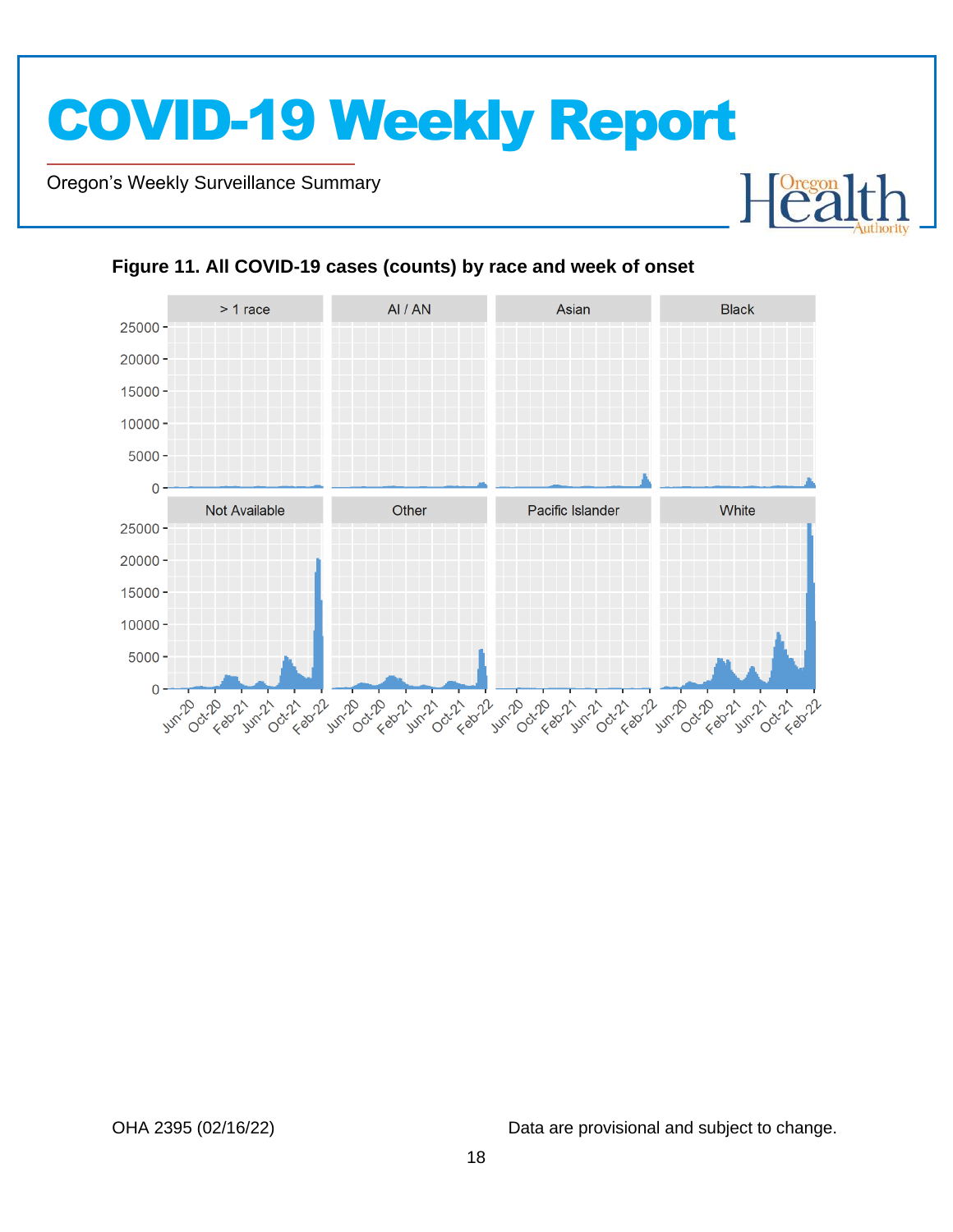Oregon's Weekly Surveillance Summary

Novel Coronavirus (COVID-19)





<span id="page-18-0"></span>**Figure 12. All COVID-19 cases (case rates per 100,000) by race and week of onset**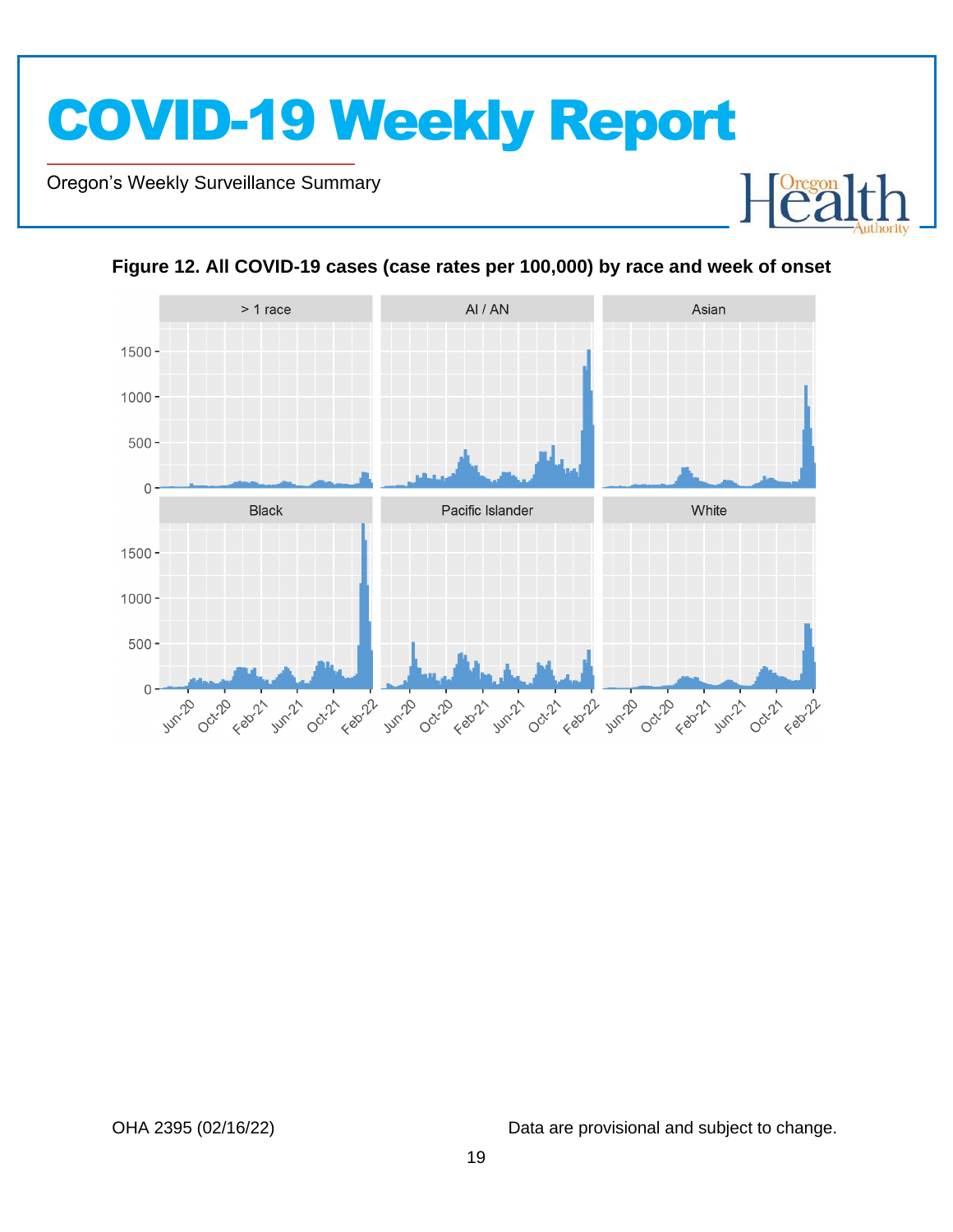Oregon's Weekly Surveillance Summary

# Heal

## <span id="page-19-0"></span>**Ethnicity**

Novel Coronavirus (COVID-19)

### <span id="page-19-1"></span>**Table 4. Severity and rates of COVID-19 by ethnicity**

| <b>Ethnicity</b>       | <b>Cases</b> | % of total<br>cases | Cases per<br>100,000 | Hospitalized | % Hospitalized | <b>Deaths</b> | Case<br>fatality rate |
|------------------------|--------------|---------------------|----------------------|--------------|----------------|---------------|-----------------------|
| Hispanic               | 94,352       | 13.9                | 17,005.0             | 3,159        | 3.3            | 380           | 0.4                   |
| <b>Not</b><br>Hispanic | 334,779      | 49.3                | 9,015.9              | 16,676       | 5.0            | 3,828         | 1.1                   |
| Unknown                | 250,110      | 36.8                |                      | 6,650        | 2.7            | 2,165         | 0.9                   |
| Total                  | 679,241      | 100.0               | 15,914.5             | 26,485       | 3.9            | 6,373         | 0.9                   |

- 1. Rates are calculated using population estimates from the 2020 Annual Population Report from Portland State University's College of Urban & Public Affairs Population Research Center and 2019 housing and demographic data from the U.S. Census Bureau's American Community Survey (ACS).
- 2. Additional data are available at [https://public.tableau.com/app/profile/oregon.health.authority.covid.19/viz/Oregon](https://public.tableau.com/app/profile/oregon.health.authority.covid.19/viz/OregonCOVID-19CaseDemographicsandDiseaseSeverityStatewide/DemographicDataHosp?publish=yes) [COVID-](https://public.tableau.com/app/profile/oregon.health.authority.covid.19/viz/OregonCOVID-19CaseDemographicsandDiseaseSeverityStatewide/DemographicDataHosp?publish=yes)[19CaseDemographicsandDiseaseSeverityStatewide/DemographicDataHosp?pu](https://public.tableau.com/app/profile/oregon.health.authority.covid.19/viz/OregonCOVID-19CaseDemographicsandDiseaseSeverityStatewide/DemographicDataHosp?publish=yes) [blish=yes;](https://public.tableau.com/app/profile/oregon.health.authority.covid.19/viz/OregonCOVID-19CaseDemographicsandDiseaseSeverityStatewide/DemographicDataHosp?publish=yes) and [https://public.tableau.com/app/profile/oregon.health.authority.covid.19/viz/Oregon](https://public.tableau.com/app/profile/oregon.health.authority.covid.19/viz/OregonCOVID-19CaseDemographicsandDiseaseSeverityStatewide/SeverityTrends) [COVID-19CaseDemographicsandDiseaseSeverityStatewide/SeverityTrends.](https://public.tableau.com/app/profile/oregon.health.authority.covid.19/viz/OregonCOVID-19CaseDemographicsandDiseaseSeverityStatewide/SeverityTrends)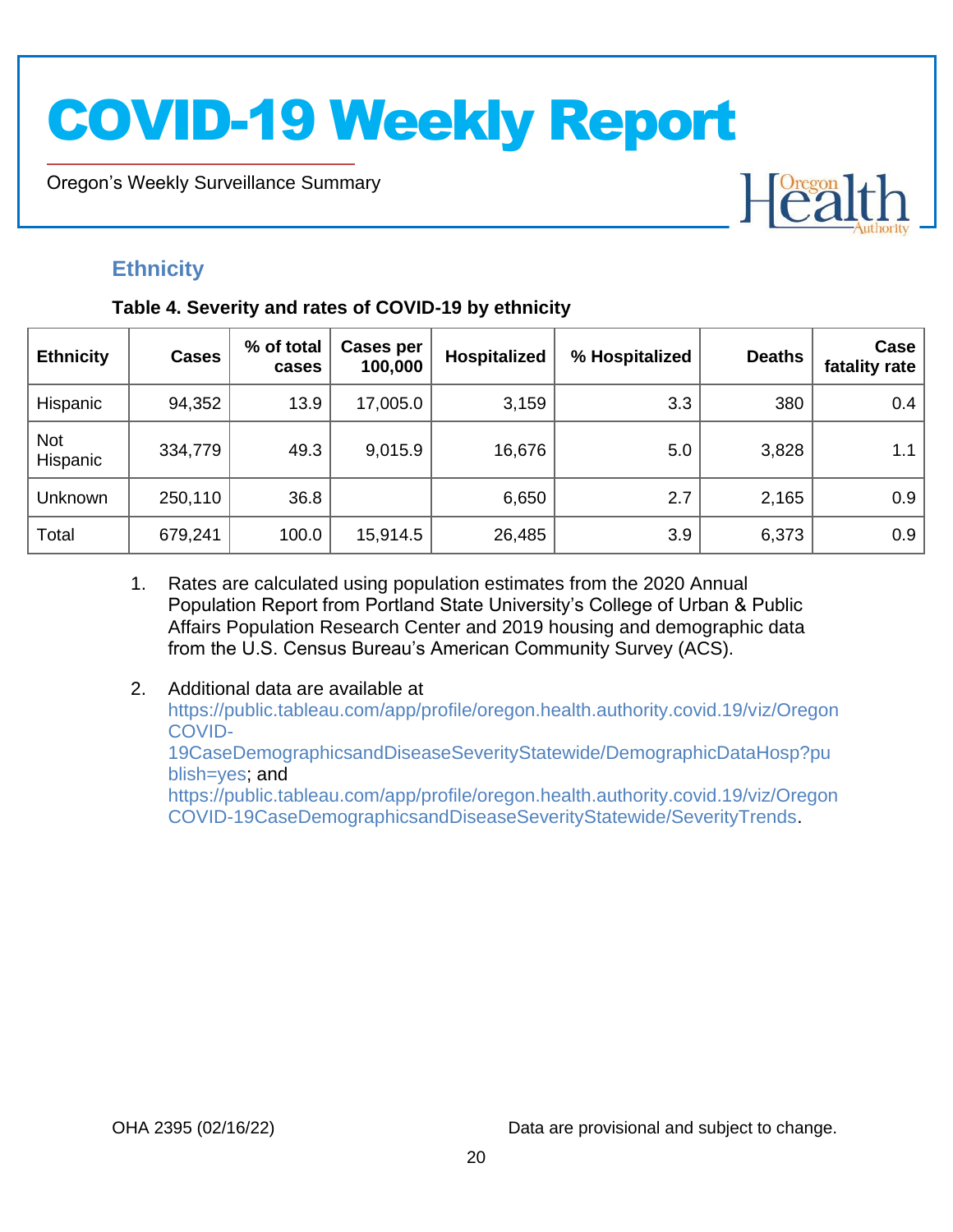

Oregon's Weekly Surveillance Summary

Novel Coronavirus (COVID-19)





<span id="page-20-0"></span>**Figure 13. Recent COVID-19 cases by ethnicity and week of onset**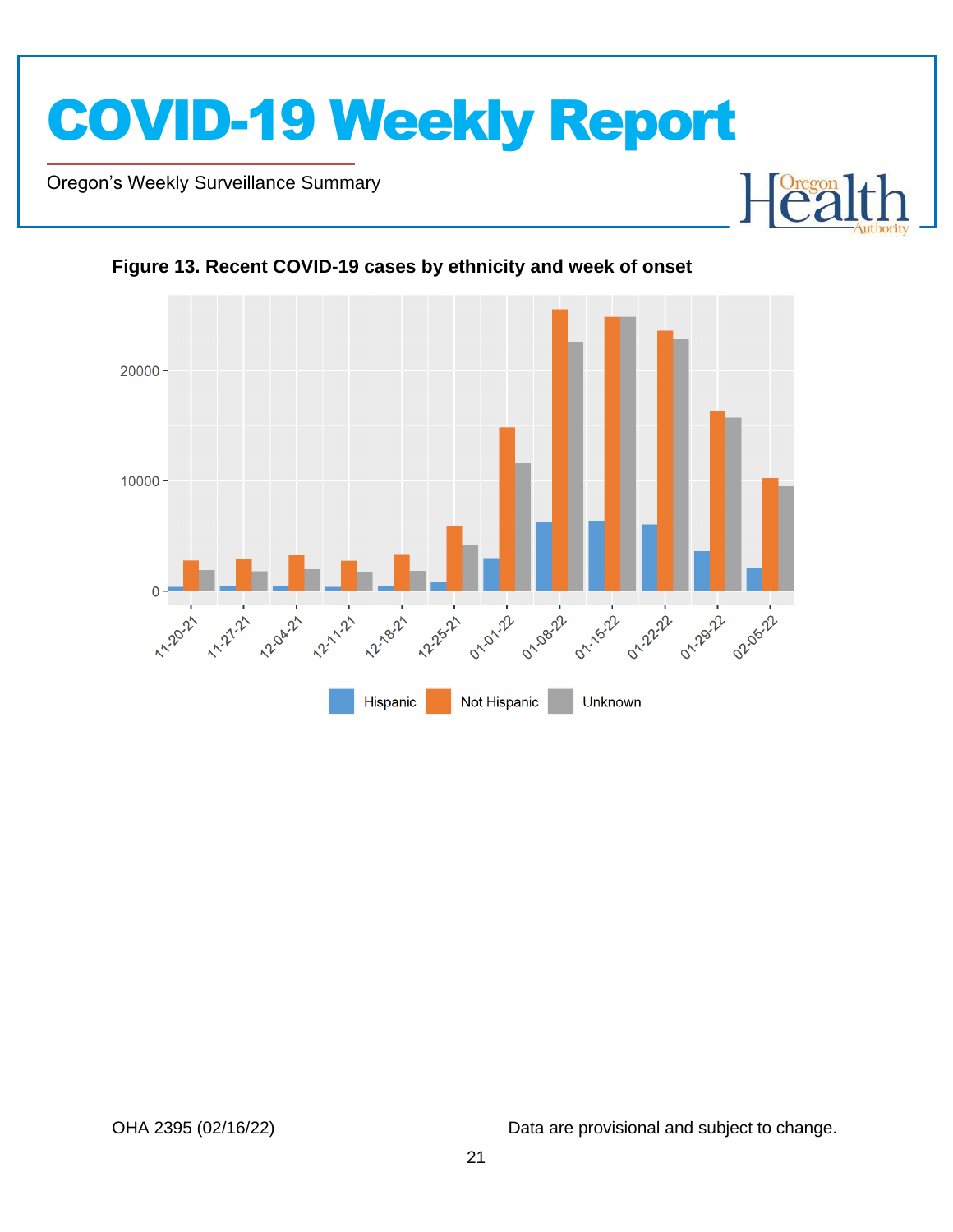Oregon's Weekly Surveillance Summary

Novel Coronavirus (COVID-19)



### <span id="page-21-0"></span>**Figure 14. All COVID-19 cases (counts) by ethnicity and week of onset**

OHA 2395 (02/16/22) Data are provisional and subject to change.

Foregon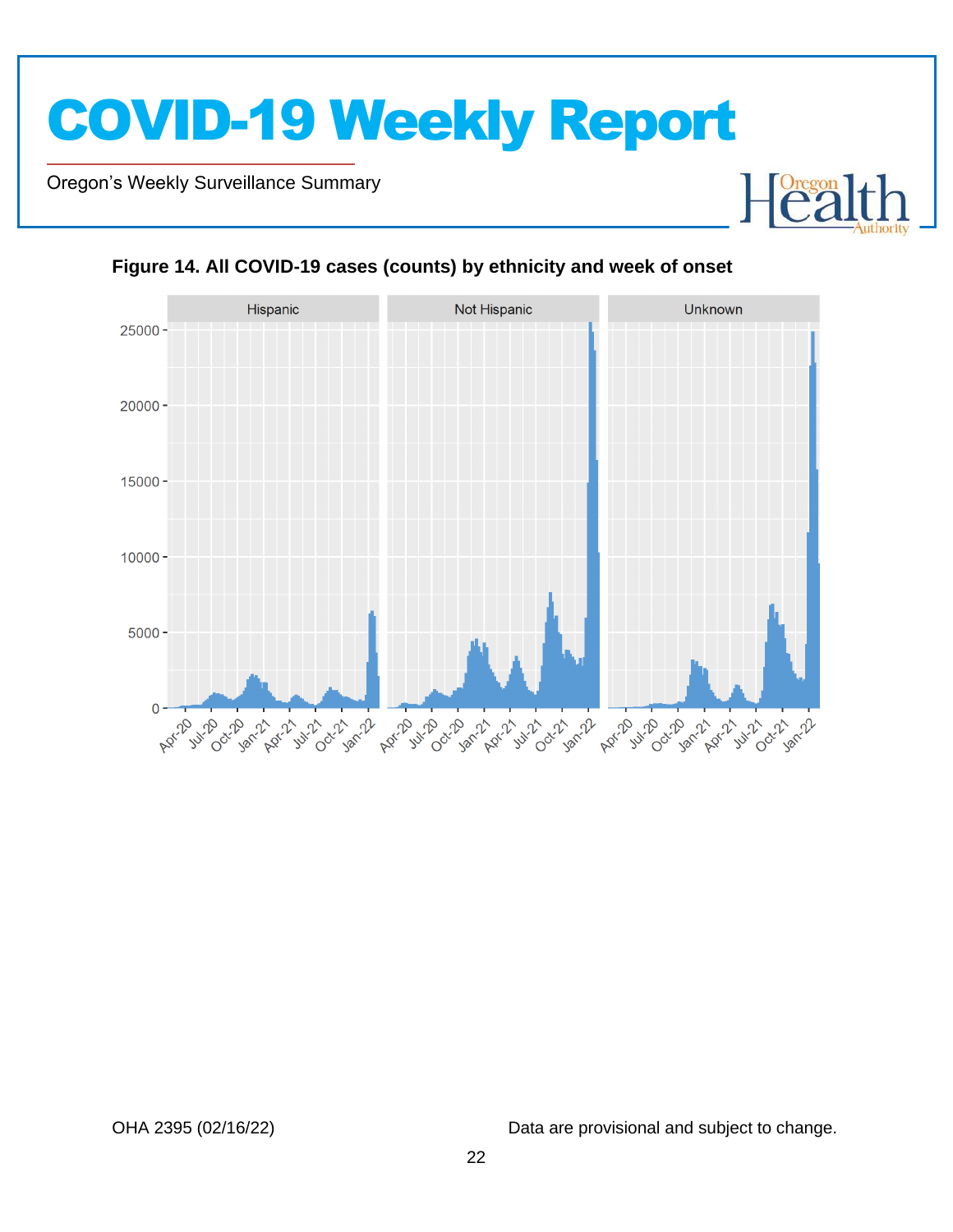

Oregon's Weekly Surveillance Summary

Novel Coronavirus (COVID-19)



### <span id="page-22-0"></span>**Figure 15. All COVID-19 cases (case rates per 100,000) by ethnicity and week of onset**

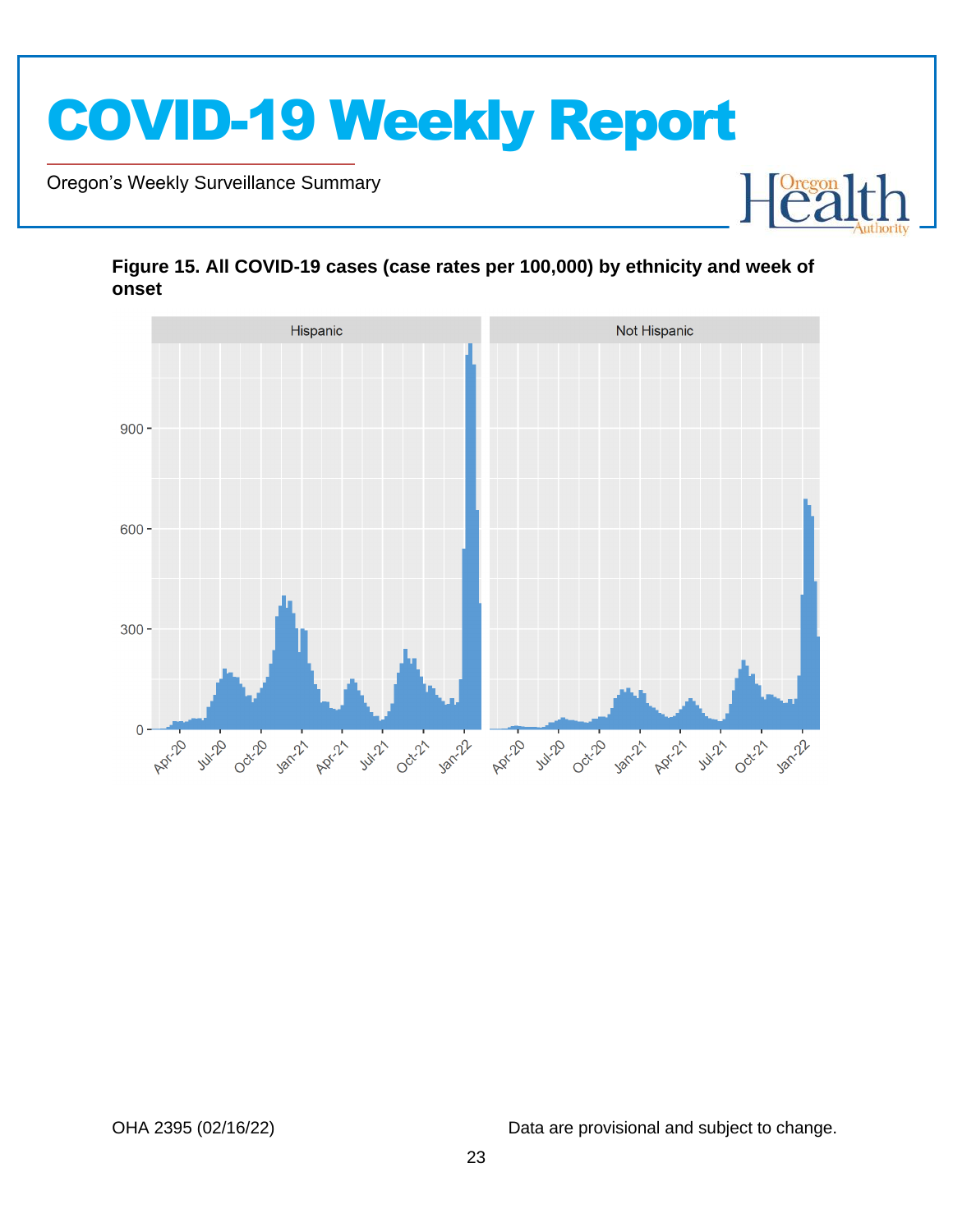Oregon's Weekly Surveillance Summary



### <span id="page-23-0"></span>**Age-adjustment**

Novel Coronavirus (COVID-19)

Tables 5 and 6 show the ratio of age-adjusted rates of COVID-19 for cases, hospitalizations, and deaths by race and ethnicity. Each table compares the rates of cases, hospitalizations, and deaths between each group and a reference group and accounts for differences in population distributions in each group.

### <span id="page-23-1"></span>**Table 5. Ratio of age-adjusted rates for cases, hospitalizations, and deaths by race**

Age-adjusted rate ratios of cases, hospitalizations, and deaths, compared to white persons.

| Race                                       | <b>Cases</b> | <b>Hospitalizations</b> | <b>Deaths</b> |
|--------------------------------------------|--------------|-------------------------|---------------|
| $> 1$ race                                 | 0.4          | 0.7                     | 1.0           |
| American<br>Indian/Alaska<br><b>Native</b> | 2.1          | 2.7                     | 2.8           |
| Asian                                      | 0.9          | 0.9                     | 0.8           |
| <b>Black</b>                               | 1.8          | 3.0                     | 2.2           |
| Pacific Islander                           | 1.5          | 4.5                     | 4.5           |
| White                                      | 1.0          | 1.0                     | 1.0           |

- 1. During the case investigation, people are asked to self-report their race, ethnicity, tribal affiliation, country of origin, or ancestry.
- 2. U.S. Census Bureau; American Community Survey, 2019 American Community Survey 5-Year Estimates.
- 3. Persons for which race information was not available were not included in these estimates. The number of persons with race data unavailable can be found in Table 3.
- 4. Additional data are available at [https://www.oregon.gov/oha/covid19/Documents/DataReports/Age-Adjusted-](https://www.oregon.gov/oha/covid19/Documents/DataReports/Age-Adjusted-Report-10-25-2021.pdf)[Report-10-25-2021.pdf.](https://www.oregon.gov/oha/covid19/Documents/DataReports/Age-Adjusted-Report-10-25-2021.pdf)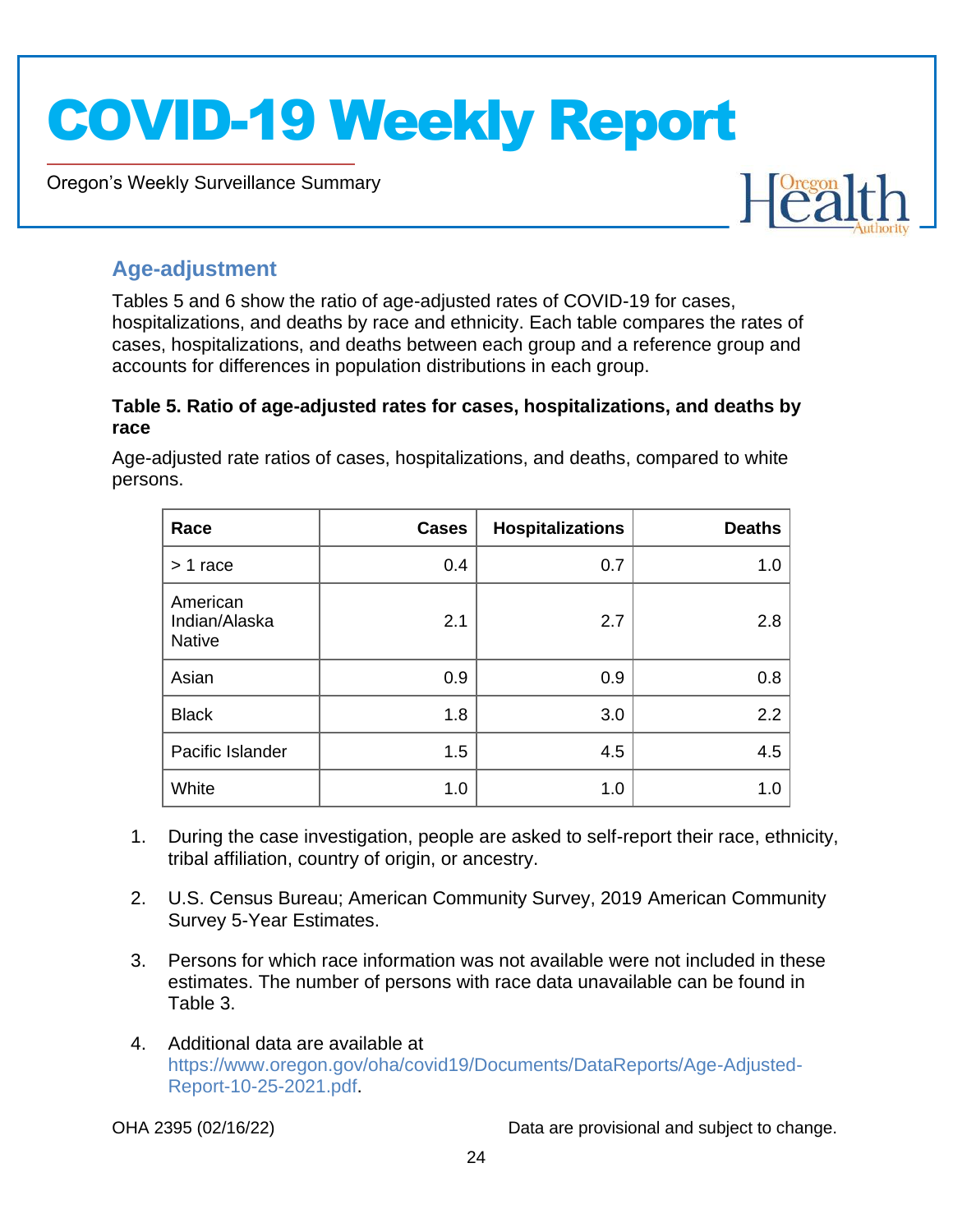Oregon's Weekly Surveillance Summary

Novel Coronavirus (COVID-19)



### <span id="page-24-0"></span>**Table 6. Ratio of age-adjusted rates for cases, hospitalizations, and deaths by ethnicity**

Age-adjusted rate ratios of cases, hospitalizations, and deaths, compared to non-Hispanic.

| <b>Ethnicity</b> | <b>Cases</b> | <b>Hospitalizations</b> | <b>Deaths</b> |
|------------------|--------------|-------------------------|---------------|
| Hispanic         |              | റ റ                     |               |
| Non-Hispanic     |              | 1.0                     |               |

- 1. During the case investigation, people are asked to self-report their race, ethnicity, tribal affiliation, country of origin, or ancestry.
- 2. U.S. Census Bureau; American Community Survey, 2019 American Community Survey 5-Year Estimates.
- 3. Persons for which ethnicity information was not available were not included in these estimates. The number of persons with ethnicity data unavailable can be found in Table 4.
- 4. Additional data are available at [https://www.oregon.gov/oha/covid19/Documents/DataReports/Age-Adjusted-](https://www.oregon.gov/oha/covid19/Documents/DataReports/Age-Adjusted-Report-10-25-2021.pdf)[Report-10-25-2021.pdf.](https://www.oregon.gov/oha/covid19/Documents/DataReports/Age-Adjusted-Report-10-25-2021.pdf)

## <span id="page-24-1"></span>**People with Intellectual and Developmental Disabilities**

As of January 9, 2022 OHA is aware of 2,397 people with intellectual or developmental disabilities who have had COVID-19 to date. This includes individuals who live in congregate settings and in family or individual homes. To date, there are 49 deaths among people with intellectual or developmental disabilities. This number is from conducting a match between the ODHS Office of Developmental Disabilities Services client list and the Oregon COVID-19 case database. OHA will update this number on a quarterly basis.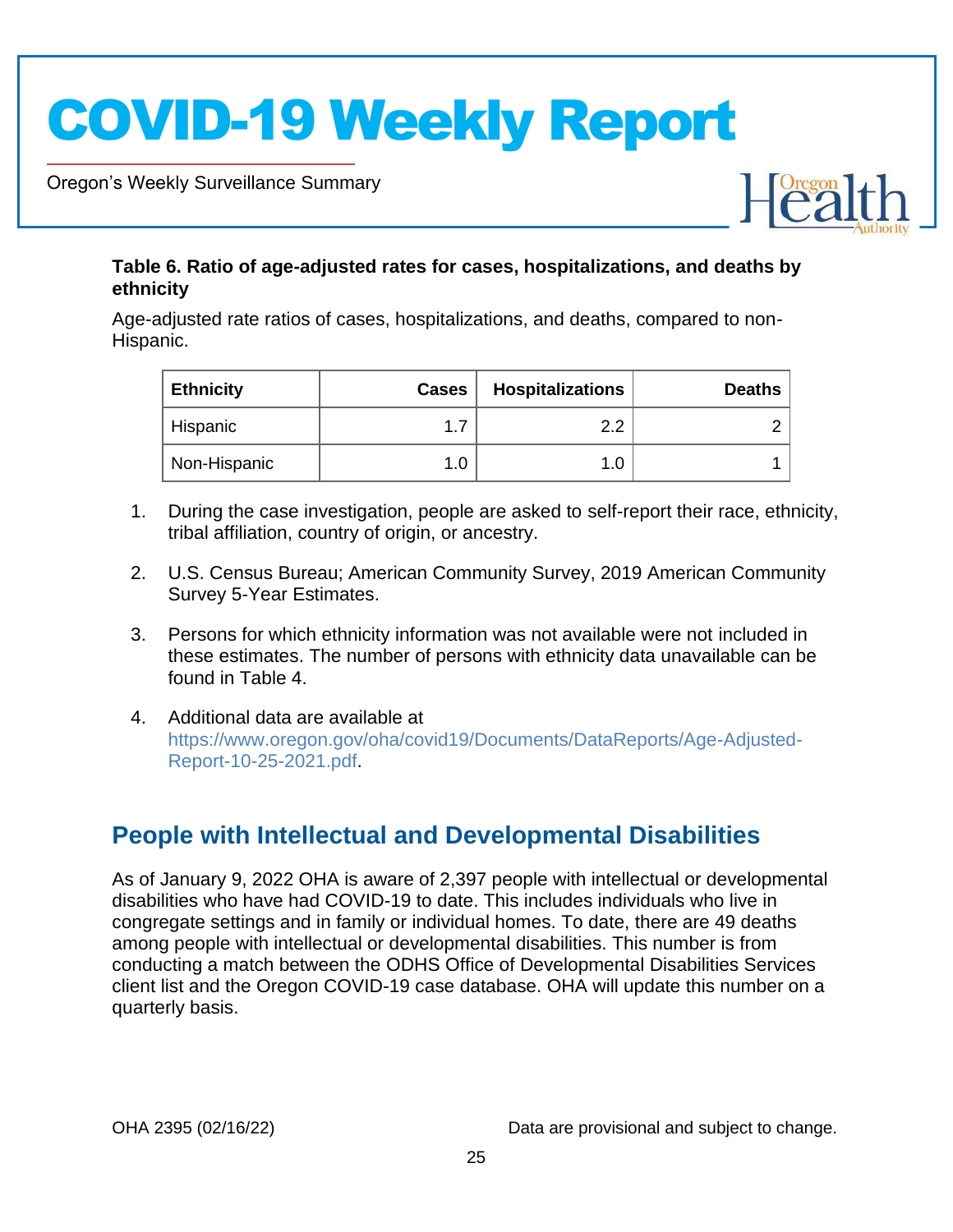Oregon's Weekly Surveillance Summary

Novel Coronavirus (COVID-19)



Additional information about the ODDS program and COVID-19 can be found here: [https://www.oregon.gov/dhs/SENIORS-](https://www.oregon.gov/dhs/SENIORS-DISABILITIES/DD/ODDS%20Resource%20Library/ODDS-Residential-COVID-19-Report.pdf)[DISABILITIES/DD/ODDS%20Resource%20Library/ODDS-Residential-COVID-19-](https://www.oregon.gov/dhs/SENIORS-DISABILITIES/DD/ODDS%20Resource%20Library/ODDS-Residential-COVID-19-Report.pdf) [Report.pdf.](https://www.oregon.gov/dhs/SENIORS-DISABILITIES/DD/ODDS%20Resource%20Library/ODDS-Residential-COVID-19-Report.pdf)

ODDS data is based on self-reports from providers and case management entities and therefore may differ from testing data received from the Oregon Health Authority.

## <span id="page-25-0"></span>**Weekly COVID-19 Hospitalizations (HOSCAP)**

OHA is publishing data on the number of COVID-19 hospitalizations by hospital in the prior week; data are from HOSCAP. Maps and tables containing the 7-day average of hospitalizations by region and hospital are available online at: [https://public.tableau.com/app/profile/oregon.health.authority.covid.19/viz/OregonCOVI](https://public.tableau.com/app/profile/oregon.health.authority.covid.19/viz/OregonCOVID-19HospitalCapacity/HospitalizationbyFacility) [D-19HospitalCapacity/HospitalizationbyFacility.](https://public.tableau.com/app/profile/oregon.health.authority.covid.19/viz/OregonCOVID-19HospitalCapacity/HospitalizationbyFacility)

Information on Oregon's current hospital bed capacity by region is available online at: [https://public.tableau.com/app/profile/oregon.health.authority.covid.19/viz/OregonCOVI](https://public.tableau.com/app/profile/oregon.health.authority.covid.19/viz/OregonCOVID-19HospitalCapacity/BedAvailabilitybyRegion) [D-19HospitalCapacity/BedAvailabilitybyRegion.](https://public.tableau.com/app/profile/oregon.health.authority.covid.19/viz/OregonCOVID-19HospitalCapacity/BedAvailabilitybyRegion)

## <span id="page-25-1"></span>**ZIP code**

OHA is publishing data on cases at the ZIP code level, available online at:

[https://public.tableau.com/profile/oregon.health.authority.covid.19#!/vizhome/OregonCO](https://public.tableau.com/profile/oregon.health.authority.covid.19#!/vizhome/OregonCOVID-19CasesbyZIPCode/OregonsCOVID-19CasesbyZipCode?publish=yes) [VID-19CasesbyZIPCode/OregonsCOVID-19CasesbyZipCode?publish=yes.](https://public.tableau.com/profile/oregon.health.authority.covid.19#!/vizhome/OregonCOVID-19CasesbyZIPCode/OregonsCOVID-19CasesbyZipCode?publish=yes)

Summary table of all zip codes available here:

[https://public.tableau.com/profile/oregon.health.authority.covid.19#!/vizhome/OregonCO](https://public.tableau.com/profile/oregon.health.authority.covid.19#!/vizhome/OregonCOVID-19CasesbyZIPCode-SummaryTable/CasesbyZIPCodeSummaryTable?publish=yes) [VID-19CasesbyZIPCode-](https://public.tableau.com/profile/oregon.health.authority.covid.19#!/vizhome/OregonCOVID-19CasesbyZIPCode-SummaryTable/CasesbyZIPCodeSummaryTable?publish=yes)[SummaryTable/CasesbyZIPCodeSummaryTable?publish=yes.](https://public.tableau.com/profile/oregon.health.authority.covid.19#!/vizhome/OregonCOVID-19CasesbyZIPCode-SummaryTable/CasesbyZIPCodeSummaryTable?publish=yes)